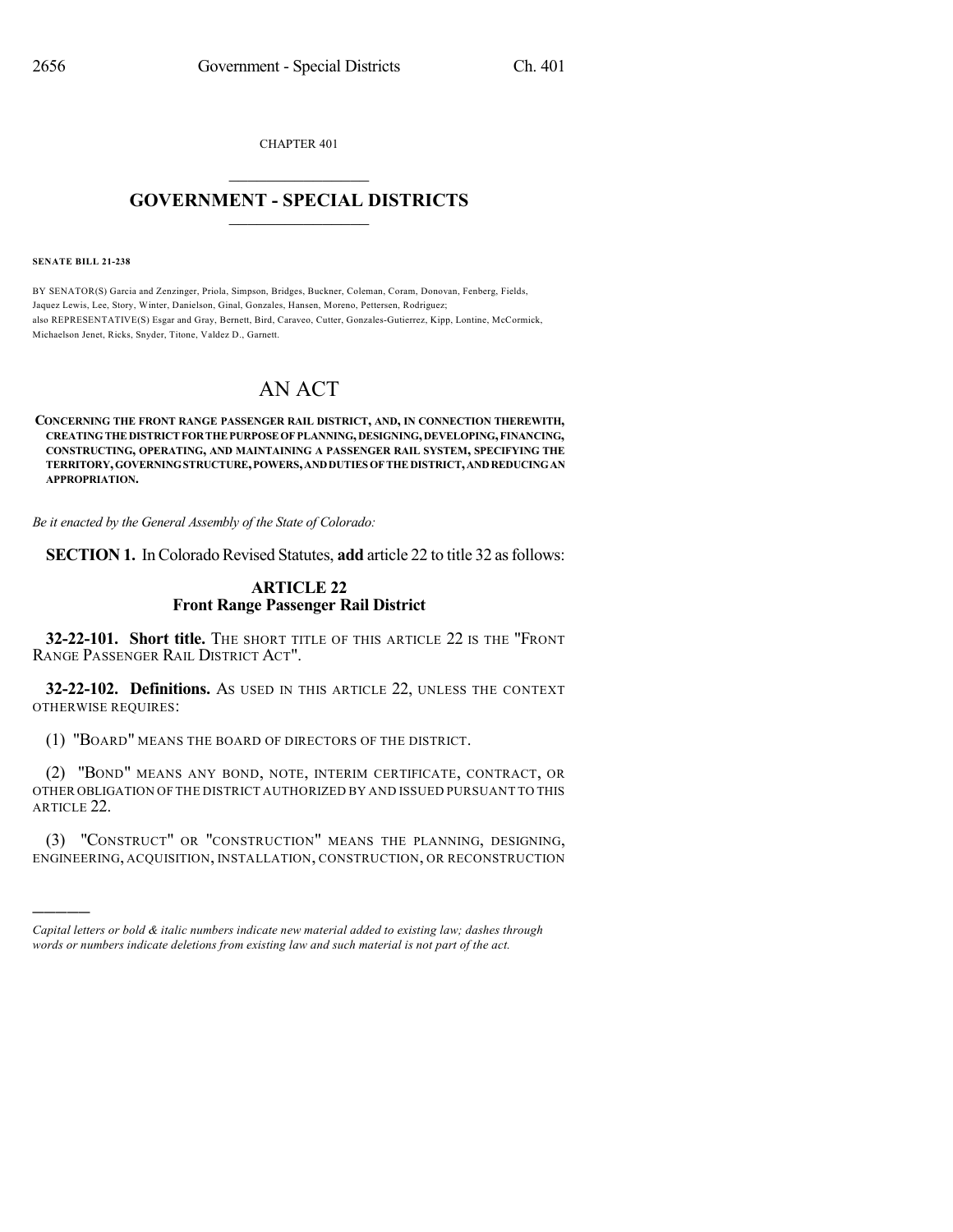OF A PASSENGER RAIL SYSTEM.

(4) "DISTRICT" MEANS THE FRONT RANGE PASSENGER RAIL DISTRICT CREATED IN SECTION 32-22-103.

(5) "FRONT RANGE" MEANS THE AREA THAT COMPRISES THE DISTRICT.

(6) "LOCAL GOVERNMENT" MEANS A COUNTY, A CITY AND COUNTY, A MUNICIPALITY, AND ANY OTHER POLITICAL SUBDIVISION OF THE STATE AND DOES NOT INCLUDE THE STATE OR ANY STATE DEPARTMENT,DIVISION,OR OTHER AGENCY.

(7) "METROPOLITAN PLANNING ORGANIZATION" MEANS A METROPOLITAN PLANNING ORGANIZATION UNDER THE "FEDERAL TRANSIT ACT OF 1998", 49U.S.C. SEC. 5301 ET SEQ., AS AMENDED.

(8) "PASSENGER RAIL STATION" MEANS A STATION ON A PASSENGER RAIL SYSTEM WHERE TRAINS STOP SO THAT PASSENGERS CAN BOARD AND GET OFF OF THE TRAINS AND INCLUDES RELATED OR CONNECTED INFRASTRUCTURE AND FACILITIES.

(9) "PASSENGER RAIL SYSTEM" MEANS A RAIL SYSTEM, INCLUDING RELATED OR CONNECTED INFRASTRUCTURE AND FACILITIES, THAT IS USED FOR PASSENGER SERVICE AND IS COMPETITIVE IN TERMS OF TRAVEL TIME WITH OTHER MODES OF SURFACE TRANSPORTATION WITHIN THE DISTRICT. A PASSENGER RAIL SYSTEM SHALL NOT BE USED TO TRANSPORT FREIGHT.

(10) "PUBLIC-PRIVATE PARTNERSHIP" MEANS AN AGREEMENT BETWEEN THE DISTRICT AND ONE OR MORE PRIVATE OR PUBLIC ENTITIES THAT PROVIDES FOR:

(a) ACCEPTANCE OF A PRIVATE CONTRIBUTION TO THE CONSTRUCTION OF ALL OR A PORTION OF A PASSENGER RAIL SYSTEM IN EXCHANGE FOR A PUBLIC BENEFIT CONCERNING THE SYSTEM OTHER THAN ONLY A MONEY PAYMENT;

(b) SHARING OF RESOURCES AND THE MEANS OF CONSTRUCTING ALL OR A PORTION OF A PASSENGER RAIL SYSTEM; AND

(c) COOPERATION IN RESEARCHING,DEVELOPING,CONSTRUCTING,OPERATING,OR MAINTAINING ALL OR A PORTION OF A PASSENGER RAIL SYSTEM.

(11) "REGIONAL PLANNING COMMISSION" MEANS A REGIONAL PLANNING COMMISSION FORMED UNDER SECTION 30-28-105 THAT PREPARES AND SUBMITS A TRANSPORTATION PLAN PURSUANT TO SECTION 43-1-1103.

(12) "REGIONAL TRANSPORTATION DISTRICT" MEANS THE REGIONAL TRANSPORTATION DISTRICT CREATED IN SECTION 32-9-105.

**32-22-103. Front range passenger rail district - creation - purpose boundaries.** (1) THE FRONT RANGE PASSENGER RAIL DISTRICT IS HEREBY CREATED AS A BODY POLITIC AND CORPORATE AND A POLITICAL SUBDIVISION OF THE STATE. THE DISTRICT IS NOT AN AGENCY OF STATE GOVERNMENT AND IS NOT SUBJECT TO ADMINISTRATIVE DIRECTION BY ANY DEPARTMENT, COMMISSION, BOARD, BUREAU, OR AGENCY OF THE STATE.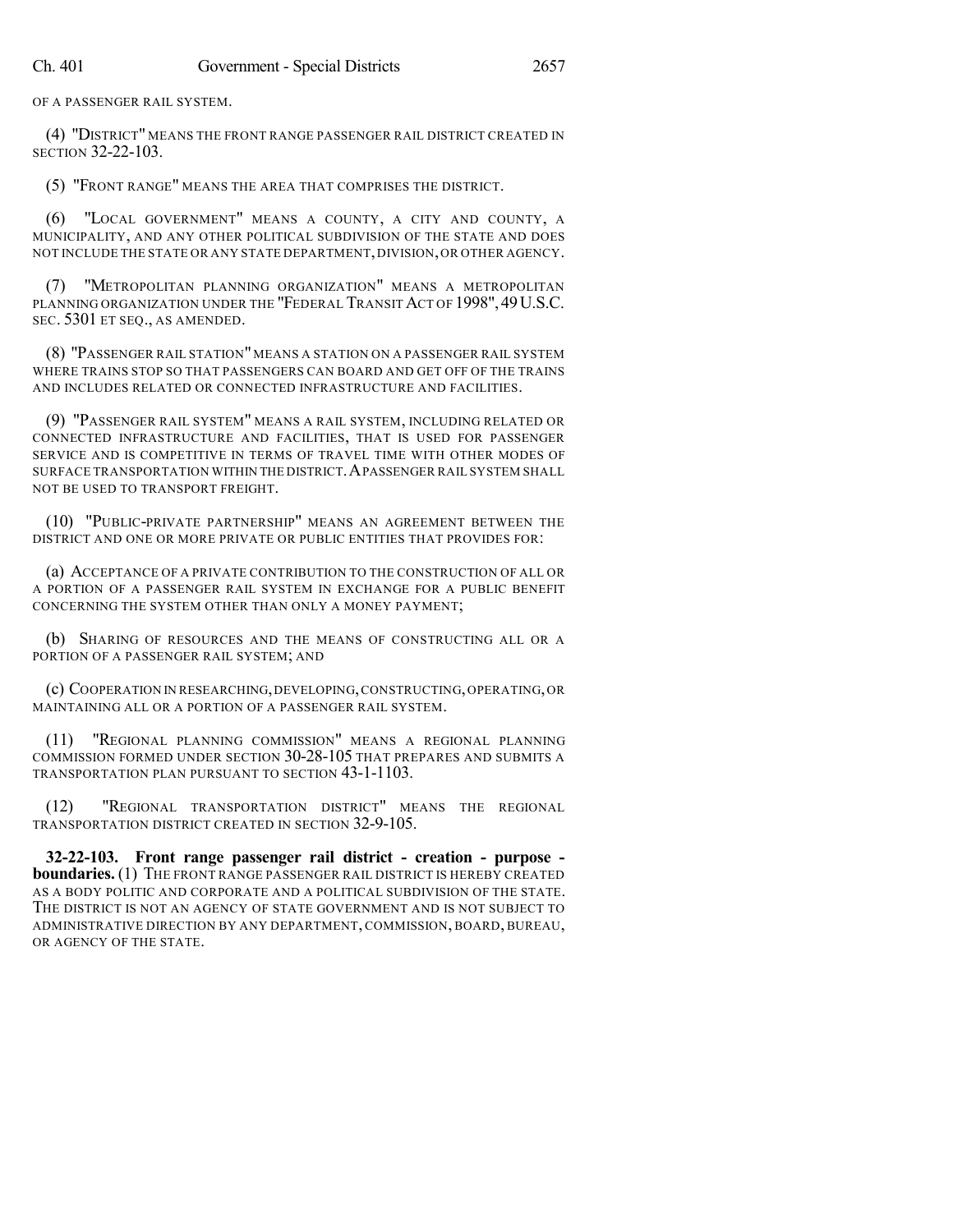(2) THE PURPOSE OF THE DISTRICT IS TO RESEARCH, DEVELOP, CONSTRUCT, OPERATE,AND MAINTAIN AN INTERCONNECTED PASSENGER RAIL SYSTEM WITHIN THE FRONT RANGE THAT IS COMPETITIVE IN TERMS OF TRAVEL TIME FOR COMPARABLE TRIPS WITH OTHER MODES OF SURFACE TRANSPORTATION. IN ADDITION TO A MAIN NORTH-SOUTH PASSENGER RAIL LINE, THE DISTRICT SHALL, AS SPECIFIED IN THIS ARTICLE 22:

(a) COLLABORATE WITH THE REGIONAL TRANSPORTATION DISTRICT TO ENSURE INTERCONNECTIVITY WITH ANY PASSENGER RAIL SYSTEM OPERATED BY OR FOR THE REGIONAL TRANSPORTATION DISTRICT;

(b) IF DEEMED APPROPRIATE BY THE BOARD AND BY THE BOARD OF THE REGIONAL TRANSPORTATION DISTRICT, SHARE CAPITAL COSTS ASSOCIATED WITH SHARED USE OF RAIL LINE INFRASTRUCTURE IN THE NORTHWEST RAIL LINE CORRIDOR FOR PASSENGER TRAIN SERVICE;

(c) COLLABORATE WITH AMTRAK ON INTERCONNECTIVITY WITH AMTRAK'S SOUTHWEST CHIEF, CALIFORNIA ZEPHYR, AND WINTER PARK EXPRESS TRAINS, INCLUDING BUT NOT LIMITED TO REROUTING OF THE AMTRAK SOUTHWEST CHIEF PASSENGER TRAIN;

(d) COORDINATE WITH THE DEPARTMENT OF TRANSPORTATION TO ENSURE THAT ANY DISTRICT FRONT RANGE PASSENGER RAIL SYSTEM IS WELL-INTEGRATED INTO THE STATE'S MULTIMODAL TRANSPORTATION SYSTEM AND DOES NOT IMPAIR THE EFFICIENCY OR SAFETY OF OR OTHERWISE ADVERSELY AFFECT EXISTING TRANSPORTATION INFRASTRUCTURE OR OPERATIONS AND HOLD AT LEAST ONE JOINT MEETING ANNUALLY OF THE BOARD AND THE TRANSPORTATION COMMISSION CREATED IN SECTION 43-1-106 (1);

(e) HOLD AT LEAST ONE JOINT MEETING ANNUALLY OF THE BOARD AND THE BOARD OF DIRECTORS OF THE I-70 COALITION, OR A SUCCESSOR ENTITY OF THE COALITION, TO ENSURE THAT ANY DISTRICT FRONT RANGE PASSENGER RAIL SYSTEM INTERCONNECTS WITH ANY PASSENGER RAIL SYSTEM THAT SERVES THE INTERSTATE HIGHWAY 70 MOUNTAIN CORRIDOR; AND

(f) HOLD AT LEAST ONE JOINT MEETING ANNUALLY OF THE BOARD AND THE BOARD OF DIRECTORS OF THE REGIONAL TRANSPORTATION DISTRICT TO DISCUSS AND RESOLVE OPERATIONAL AND INTERCONNECTIVITY ISSUES.

(3) SUBJECT TO THE ENVIRONMENTAL REVIEW PROCESS REQUIRED BY THE "NATIONAL ENVIRONMENTAL POLICY ACT OF 1969", 42 U.S.C. SEC. 4321 ET SEQ., AND A COMPLETE ALTERNATIVES ANALYSIS, THE PREFERRED ALIGNMENT FOR THE NORTHERN SEGMENT OF THE MAIN NORTH-SOUTH PASSENGER RAIL LINE IS THROUGH THE NORTHWEST RAIL CORRIDOR. THE DISTRICT SHALL PRIORITIZE THE INITIATION OF CONSTRUCTION AND COMPLETION OF THAT CORRIDOR.

(4) THE AREA THAT COMPRISES THE DISTRICT EXTENDS FROM WYOMING TO NEW MEXICO AND INCLUDES:

(a) THE ENTIRETY OF THE CITY AND COUNTY OFBROOMFIELD AND THE CITY AND COUNTY OF DENVER;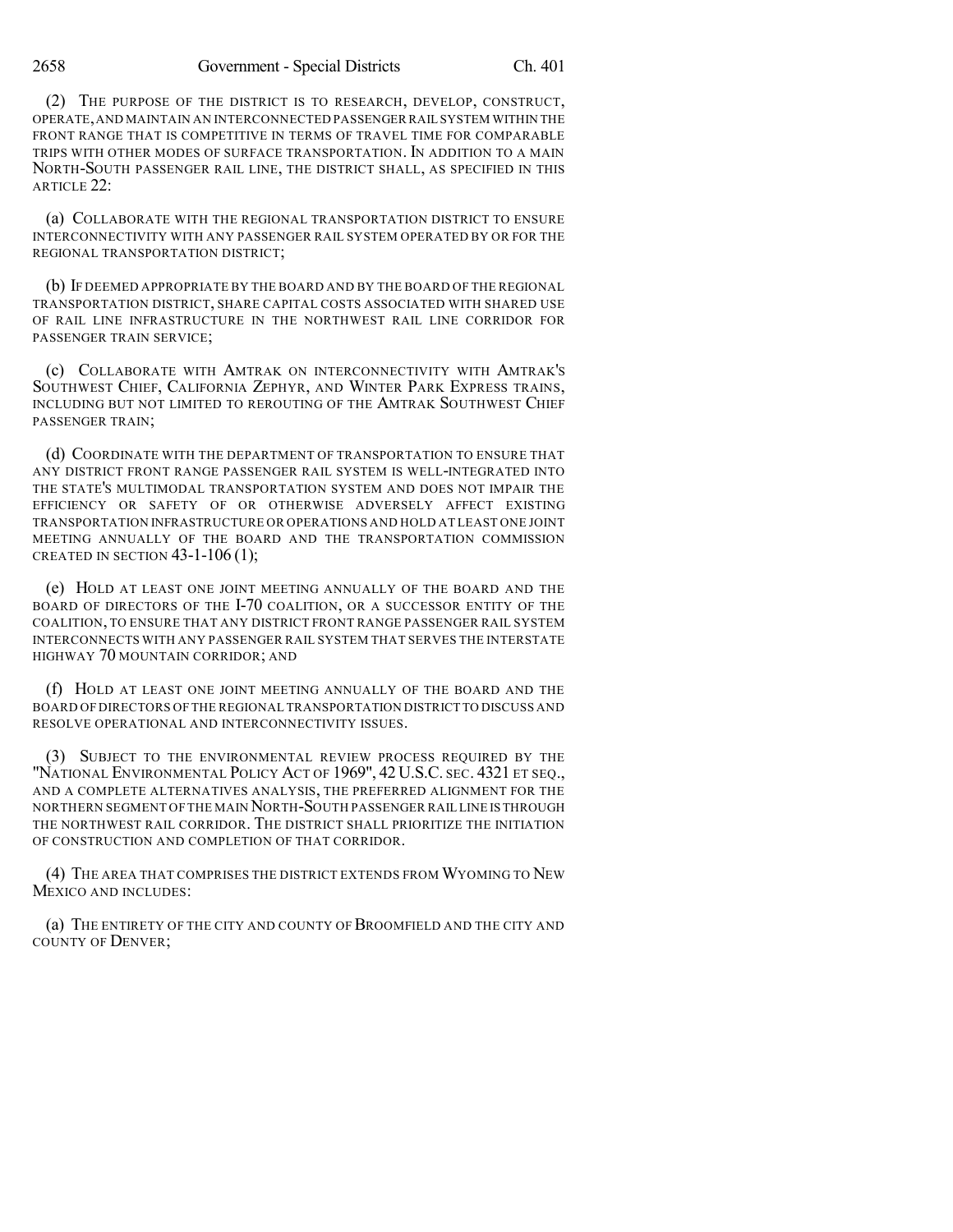(b) ALL AREAS WITHIN ADAMS, ARAPAHOE, BOULDER, DOUGLAS, EL PASO, HUERFANO, JEFFERSON, LARIMER, LAS ANIMAS, PUEBLO, AND WELD COUNTIES THAT ARE LOCATED WITHIN THE TERRITORY OF A METROPOLITAN PLANNING ORGANIZATION;

(c) ALL AREAS WITHIN HUERFANO, LAS ANIMAS, AND PUEBLO COUNTIES THAT ARE NOT LOCATED WITHIN THE TERRITORY OF A METROPOLITAN PLANNING ORGANIZATION AND ARE LOCATED WITHIN A COUNTY PRECINCT, AS DEFINED IN SECTION 1-1-104 (30), THAT IS LOCATED WHOLLY OR PARTLY WITHIN FIVE MILES OF THE PUBLIC RIGHT-OF-WAY OF INTERSTATE HIGHWAY 25; AND

(d) ALL AREAS WITHIN LARIMER AND WELD COUNTIES THAT ARE NOT LOCATED WITHIN THE TERRITORY OF A METROPOLITAN PLANNING ORGANIZATION AND ARE LOCATED WITHIN A COUNTY PRECINCT, AS DEFINED IN SECTION 1-1-104 (30), THAT IS NORTH OF THE CITY OF FORT COLLINS AND IS LOCATED WHOLLY OR PARTLY WITHIN FIVE MILES OF THE PUBLIC RIGHT-OF-WAY OF INTERSTATE HIGHWAY 25.

**32-22-104. Board of directors - appointment - meetings - compensation conflicts of interest.** (1) THE DISTRICT IS GOVERNED BY A BOARD OF DIRECTORS, ALL OF WHOM SHALL REPRESENT THE RESIDENTS OF THE DISTRICT, WHICH CONSISTS OF:

(a) (I) SIX DIRECTORS APPOINTED BY THE GOVERNOR AND CONFIRMED BY THE SENATE. THE DIRECTORS APPOINTED BY THE GOVERNOR SHALL SUPPORT THE PURPOSES OF THE DISTRICT AS OUTLINED IN SUBSECTION (2) OF THIS SECTION, AND MUST COLLECTIVELY HAVE PROFESSIONAL EXPERIENCE OR EXPERTISE IN THE FOLLOWING AREAS:

- (A) TRANSPORTATION OR PUBLIC FINANCE;
- (B) SUPPORTING A STATEWIDE EMPLOYEE ORGANIZATION;
- (C) PASSENGER RAIL SYSTEM DEVELOPMENT OR OPERATIONS; AND
- (D) ENVIRONMENTAL CONSERVATION.

(II) IN ADDITION TO THE REQUIREMENTS SET FORTH IN SUBSECTION  $(1)(a)(I)$  OF THIS SECTION,AT LEAST ONE OF THE DIRECTORS APPOINTED BY THE GOVERNOR MUST BE A RESIDENT OF A COUNTY,CITY AND COUNTY,OR MUNICIPALITY THROUGH WHICH LIGHT OR COMMUTER RAIL SERVICE WAS PLANNED AS PART OF THE VOTER-APPROVED FASTRACKS TRANSIT EXPANSION PROGRAM OF THE REGIONAL TRANSPORTATION DISTRICT BUT HAS NOT BEEN CONSTRUCTED.

(III) THE GOVERNOR SHALL MAKE THE INITIAL APPOINTMENTS NO LATER THAN APRIL 1, 2022, AND THE INITIAL DIRECTORS APPOINTED MAY ACT AS DIRECTORS PENDING THEIR CONFIRMATION BY THE SENATE. DIRECTORS APPOINTED BY THE GOVERNOR PURSUANT TO THIS SUBSECTION  $(1)(a)$  are appointed for four-year TERMS; EXCEPT THAT THE INITIAL TERMS OF THREE OF THE DIRECTORS OTHER THAN THE DIRECTOR WHO IS A RESIDENT OF A COUNTY, CITY AND COUNTY, OR MUNICIPALITY THROUGH WHICH LIGHT OR COMMUTER RAIL SERVICE WAS PLANNED AS PART OF THE VOTER-APPROVED FASTRACKS TRANSIT EXPANSION PROGRAM OF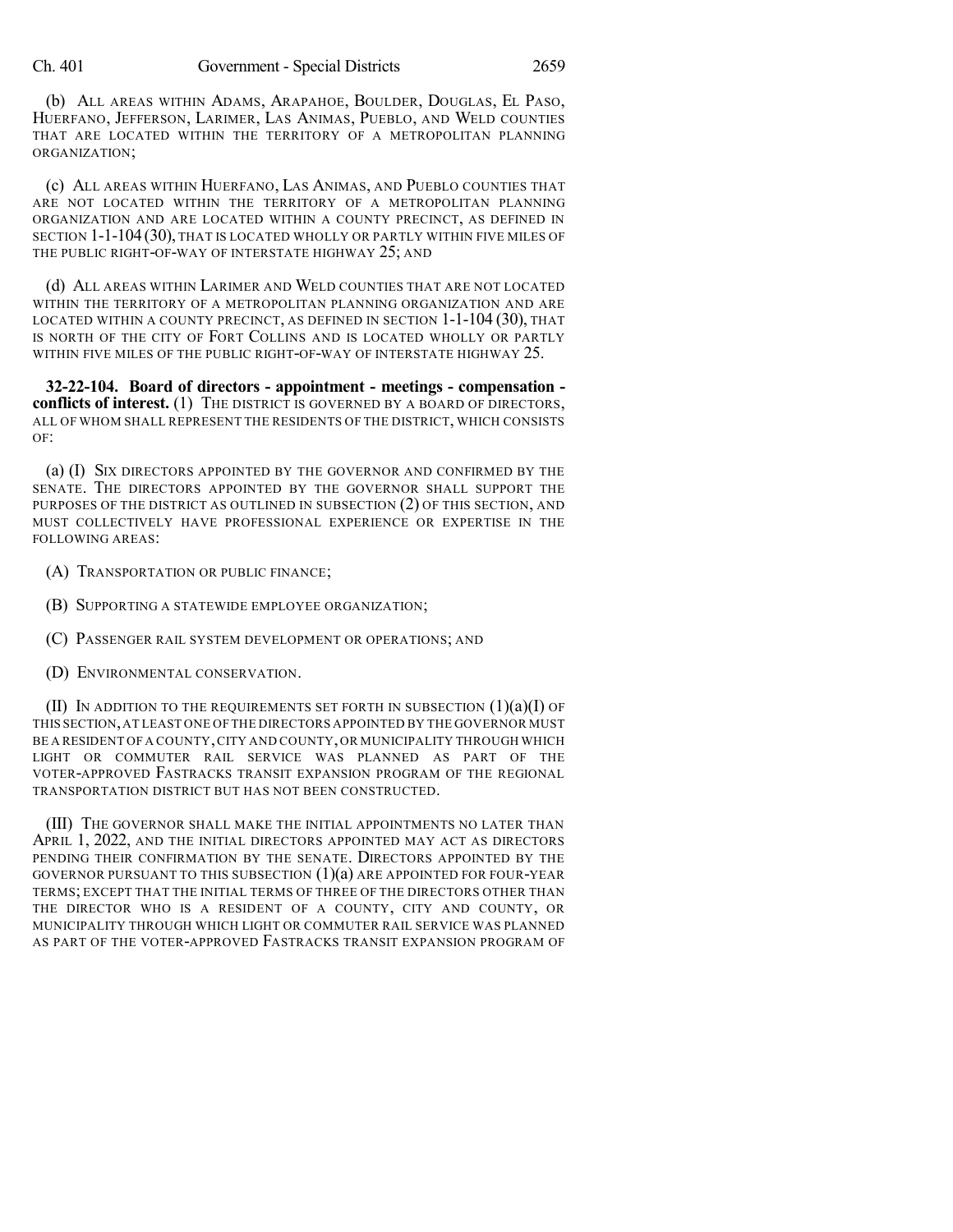THE REGIONAL TRANSPORTATION DISTRICT BUT HAS NOT BEEN CONSTRUCTED ARE TWO YEARS. THE REQUIREMENT THAT ONE DIRECTOR BE SUCH A RESIDENT EXPIRES AFTER TWO FOUR-YEAR TERMS HAVE BEEN SERVED BY A DIRECTOR WHO MEETS THE REQUIREMENT.

(b)  $(I)$  SUBJECT TO THE REQUIREMENTS OF SUBSECTION  $(I)(b)(II)$  Of THIS SECTION, TEN DIRECTORS APPOINTED SUBJECT TO SENATE CONFIRMATION BY METROPOLITAN PLANNINGORGANIZATIONS AND RURAL TRANSPORTATION PLANNING ORGANIZATIONS THAT CONDUCT TRANSPORTATION PLANNING FOR STATE TRANSPORTATION PLANNING REGIONS THAT INCLUDE TERRITORY OF THE DISTRICT AS FOLLOWS:

(A) EACH METROPOLITAN PLANNING ORGANIZATION THAT REPRESENTS MORE THAN ONE MILLION FIVE HUNDRED THOUSAND RESIDENTS IN THE DISTRICT, WHICH INCLUDES THEDENVER REGIONAL COUNCIL OFGOVERNMENTS,SHALL APPOINT FOUR DIRECTORS; EXCEPT THAT, IF A SINGLE CITY AND COUNTY OR MUNICIPALITY HAS FIFTY-FIVE PERCENT OR MORE OF THE TOTAL POPULATION OF THE METROPOLITAN PLANNING ORGANIZATION'S TERRITORY, THE CITY AND COUNTY OR MUNICIPALITY SHALL APPOINT ONE OF THE FOUR DIRECTORS THAT WOULD OTHERWISE BE APPOINTED BY THE METROPOLITAN PLANNING ORGANIZATION;

(B) EACH METROPOLITAN PLANNING ORGANIZATION THAT REPRESENTS MORE THAN FIVE HUNDRED THOUSAND RESIDENTS, BUT FEWER THAN ONE MILLION RESIDENTS IN THE DISTRICT, WHICH INCLUDES THE PIKES PEAK AREA COUNCIL OF GOVERNMENTS AND THE NORTH FRONT RANGE METROPOLITAN PLANNING ORGANIZATION, SHALL APPOINT TWO DIRECTORS; EXCEPT THAT, IF A SINGLE CITY AND COUNTY OR MUNICIPALITY HAS FIFTY-FIVE PERCENT OR MORE OF THE TOTAL POPULATION OF THE METROPOLITAN PLANNING ORGANIZATION'S TERRITORY, THE CITY AND COUNTY OR MUNICIPALITY SHALL APPOINT ONE OF THE FOUR DIRECTORS THAT WOULD OTHERWISE BE APPOINTED BY THE METROPOLITAN PLANNING ORGANIZATION;

(C) THE PUEBLO AREA COUNCIL OF GOVERNMENTS SHALL APPOINT ONE DIRECTOR; AND

(D) THE SOUTH CENTRAL COUNCIL OF GOVERNMENTS SHALL APPOINT ONE DIRECTOR.

(II) A DIRECTOR APPOINTED BY A METROPOLITAN PLANNING ORGANIZATION OR A COUNCIL OF GOVERNMENTS PURSUANT TO SUBSECTION  $(1)(b)(I)$  OF THIS SECTION MUST BE OR MUST HAVE BEEN AN APPOINTED REPRESENTATIVE TO THE BOARD OF DIRECTORS OF THE APPOINTING AUTHORITY AND MUST REPRESENT OR MUST HAVE REPRESENTED A MEMBER LOCAL GOVERNMENT OF THE APPOINTINGAUTHORITY THAT IS WHOLLY OR PARTLY INCLUDED WITHIN THE DISTRICT.WHEN APPOINTING SUCH A DIRECTOR, ONLY MEMBERS OF THE BOARD OF DIRECTORS OF THE APPOINTING AUTHORITY WHO REPRESENT A MEMBER LOCAL GOVERNMENT OF THE APPOINTING AUTHORITY THAT IS WHOLLY OR PARTLY INCLUDED WITHIN THE DISTRICT MAY VOTE ON THE APPOINTMENT. THE APPOINTING AUTHORITIES FOR SUCH DIRECTORS SHALL MAKE INITIAL APPOINTMENTS NO LATER THAN MARCH 1, 2022, AND THE INITIAL DIRECTORS APPOINTED MAY ACT AS DIRECTORS PENDING THEIR CONFIRMATION BY THE SENATE. DIRECTORS ARE APPOINTED FOR FOUR-YEAR TERMS; EXCEPT THAT THE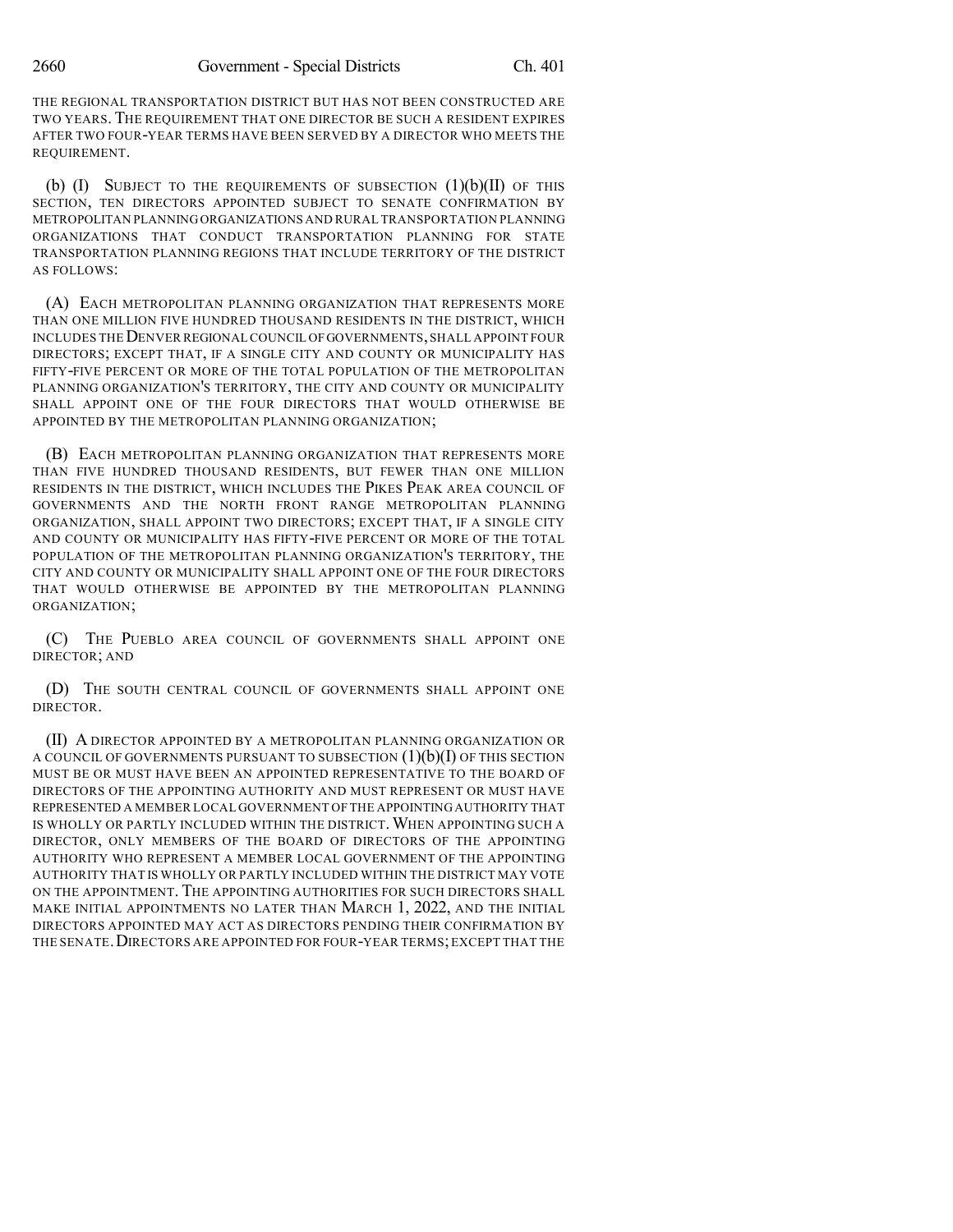#### Ch. 401 Government - Special Districts 2661

INITIAL TERMS OF TWO OF THE DIRECTORS APPOINTED PURSUANT TO SUBSECTION  $(1)(b)(I)(A)$  of this section, one of the directors appointed by each METROPOLITAN PLANNING ORGANIZATION PURSUANT TO SUBSECTION  $(1)(b)(I)(B)$ OF THIS SECTION, AND THE DIRECTOR APPOINTED PURSUANT TO SUBSECTION  $(1)(b)(I)(D)$  of this section are two years. By a two-thirds vote of its MEMBERS, THE SENATE MAY REMOVE ANY MEMBER OF THE BOARD APPOINTED PURSUANT TO SUBSECTION  $(1)(a)$  OF THIS SECTION OR THIS SUBSECTION  $(1)(b)$  FOR CAUSE.

(c) ONE DIRECTOR APPOINTED BY THE EXECUTIVE DIRECTOR OF THE DEPARTMENT OF TRANSPORTATION WHO SHALL SERVE AT THE PLEASURE OF THE EXECUTIVE DIRECTOR. THE EXECUTIVE DIRECTOR SHALL MAKE THE APPOINTMENT NO LATER THAN DECEMBER 1, 2021.

(d) (I) IF THE RESPECTIVE RAILROADS CHOOSE TO MAKE APPOINTMENTS, THREE ADVISORY NONVOTING DIRECTORS APPOINTED AS DESIGNATED REPRESENTATIVES OF RAILROADS THAT OPERATE IN THE STATE AS FOLLOWS:

(A) ONE DIRECTOR APPOINTED BY THE CHIEF EXECUTIVE OFFICER OF THE BNSF RAILWAY;

(B) ONE DIRECTOR APPOINTED BY THE CHIEF EXECUTIVE OFFICER OF THE UNION PACIFIC RAILROAD; AND

(C) ONE DIRECTOR APPOINTED BY THE CHIEF EXECUTIVE OFFICER OF THE NATIONAL RAILROAD PASSENGER CORPORATION, ALSO KNOWN AS AMTRAK.

(II) THE APPOINTING AUTHORITIES FOR ANY DIRECTORS APPOINTED PURSUANT TO SUBSECTION  $(1)(d)(I)$  OF THIS SECTION SHALL MAKE INITIAL APPOINTMENTS NO LATER THAN DECEMBER 1, 2021. EACH SUCH DIRECTOR SERVES AT THE PLEASURE OF THE APPOINTING AUTHORITY.

(e) ONE ADVISORY NONVOTING DIRECTOR APPOINTED BY THE BOARD OF DIRECTORS OFTHE REGIONAL TRANSPORTATION DISTRICT.THE BOARD OF DIRECTORS SHALL MAKE THE INITIAL APPOINTMENT NO LATER THAN DECEMBER 1, 2021. THE DIRECTOR SHALL SERVE AT THE PLEASURE OF THE BOARD OF DIRECTORS, BUT THE APPOINTMENT MUSTBE REAFFIRMED BY THE BOARD OF DIRECTORS OF THE REGIONAL TRANSPORTATION DISTRICT NOT LATER THAN FOUR YEARS FROM THE DATE OF THE INITIAL APPOINTMENT AND NOT LATER THAN FOUR YEARS FROM THE DATE OF ANY SUBSEQUENT REAFFIRMATION.

(f) ONE ADVISORY NONVOTING DIRECTOR APPOINTED BY THE BOARD OF DIRECTORS OF THE I-70 MOUNTAIN CORRIDOR COALITION, OR ANY SUCCESSOR ENTITY TO THE COALITION. THE BOARD OF DIRECTORS SHALL MAKE THE INITIAL APPOINTMENT NO LATER THAN DECEMBER 1, 2021.THE DIRECTOR SHALL SERVE AT THE PLEASURE OF THE BOARD OF DIRECTORS, BUT THE APPOINTMENT MUST BE REAFFIRMED BY THE BOARD OF DIRECTORS OF THE I-70 MOUNTAIN CORRIDOR COALITION NOT LATER THAN FOUR YEARS FROM THE DATE OF THE INITIAL APPOINTMENT AND NOT LATER THAN FOUR YEARS FROM THE DATE OF ANY SUBSEQUENT REAFFIRMATION.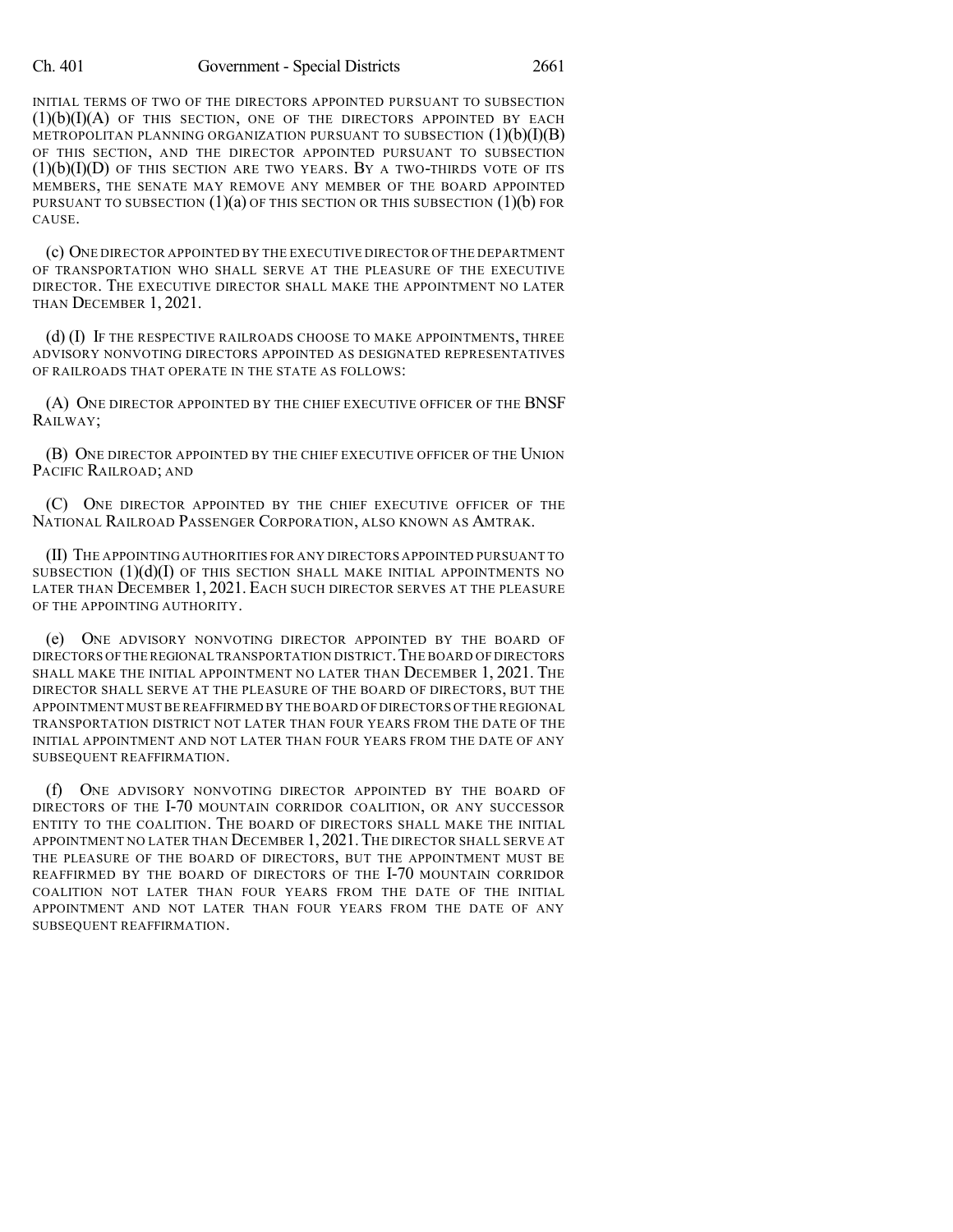(g) IF THE RESPECTIVE GOVERNORS CHOOSE TO MAKE APPOINTMENTS, THE FOLLOWING TWO ADVISORY NONVOTING DIRECTORS:

(I) ARESIDENT OF NEW MEXICO APPOINTED BY THE GOVERNOR OF NEW MEXICO TO REPRESENT COMMUNITIES IN NEW MEXICO WHO SHALL SERVE AT THE PLEASURE OF THE GOVERNOR OF NEW MEXICO; AND

(II) A RESIDENT OF WYOMING APPOINTED BY THE GOVERNOR OF WYOMING TO REPRESENT COMMUNITIES INWYOMING WHO SHALL SERVE AT THE PLEASURE OF THE GOVERNOR OF WYOMING.

(2)(a) THE BOARD SHALL CONVENE FOR ITS FIRST MEETING NO LATER THAN MAY 15, 2022, AND SHALL, AT THAT MEETING, SELECT A CHAIRPERSON AND VICE-CHAIRPERSON FROM AMONG ITS MEMBERSHIP. THE BOARD SHALL ALSO DETERMINE HOW TO INSTRUCT THE STATE TREASURER TO COMPLETE THE TRANSFER, ON JULY 1, 2022, OF ANY REMAINING BALANCE OF THE SOUTHWEST CHIEF RAIL LINE ECONOMIC DEVELOPMENT, RURAL TOURISM, AND INFRASTRUCTURE REPAIR AND MAINTENANCE FUND, AS THAT FUND EXISTED BEFORE THE REPEAL OF SECTION 43-4-1002 BY SENATE BILL 21-238, ENACTED IN 2021, TO THE DISTRICT AS REQUIRED BY SECTION 43-4-1004 (1).

(b) (I) THE BOARD SHALL CONDUCT ALL BUSINESS AT PUBLIC MEETINGS. WHENEVER PRACTICABLE, THE BOARD SHALL LIVE BROADCAST ITS MEETINGS, AND THE BOARD SHALL PROVIDE REASONABLE ACCOMMODATIONS TO ALLOW PERSONS WITH DISABILITIES TO ATTEND, LISTEN TO, OR WATCH BOARD MEETINGS.

(II) THE BOARD SHALL MAKE AN AUDIO OR AUDIO-VIDEO RECORDING OF EACH BOARD MEETING AVAILABLE ON THE DISTRICT'S WEBSITE.

(III) THE PROVISIONS OF PART 4 OF ARTICLE 6 OF TITLE 24 APPLY TO ALL BOARD **MEETINGS** 

(c) A MAJORITY OF THE VOTING DIRECTORS OF THE BOARD CONSTITUTES A QUORUM, AND, EXCEPT AS OTHERWISE SPECIFICALLY PROVIDED IN THIS ARTICLE 22, A MAJORITY OF A QUORUM MAY MAKE BINDING DECISIONS FOR THE BOARD. ADVISORY NONVOTING MEMBERS OF THE BOARD MAY PARTICIPATE,IN A NONVOTING CAPACITY, IN ALL BOARD MEETINGS, INCLUDING EXECUTIVE SESSIONS. BY A TWO-THIRDS VOTE OF THE VOTING DIRECTORS OF ALL VOTING DIRECTORS OF THE BOARD,THE BOARD MAY ADD ADDITIONAL ADVISORY NONVOTING MEMBERS TO THE BOARD FOR EITHER FIXED TERMS OF FOUR YEARS OR FOR SERVICE AT THE PLEASURE OF A MAJORITY OF THE VOTING DIRECTORS OF THE BOARD.

(d) DIRECTORS OF THE BOARD, INCLUDING ADVISORY NONVOTING DIRECTORS, RECEIVE NO COMPENSATION FOR THEIR SERVICES; EXCEPT THAT DIRECTORS MAY RECEIVE PER DIEM PAYMENTS FOR DAYS SPENT WORKING ON DISTRICT MATTERS AND MAY BE REIMBURSED BY THE DISTRICT FOR THEIR NECESSARY EXPENSES WHILE SERVING AS DIRECTORS OF THE BOARD.

(e) A DIRECTOR OF THE BOARD SHALL DISQUALIFY HIMSELF OR HERSELF FROM VOTING ON ANY ISSUE WITH RESPECT TO WHICH HE OR SHE HAS A CONFLICT OF INTEREST, UNLESS THE DIRECTOR HAS DISCLOSED THE CONFLICT OF INTEREST IN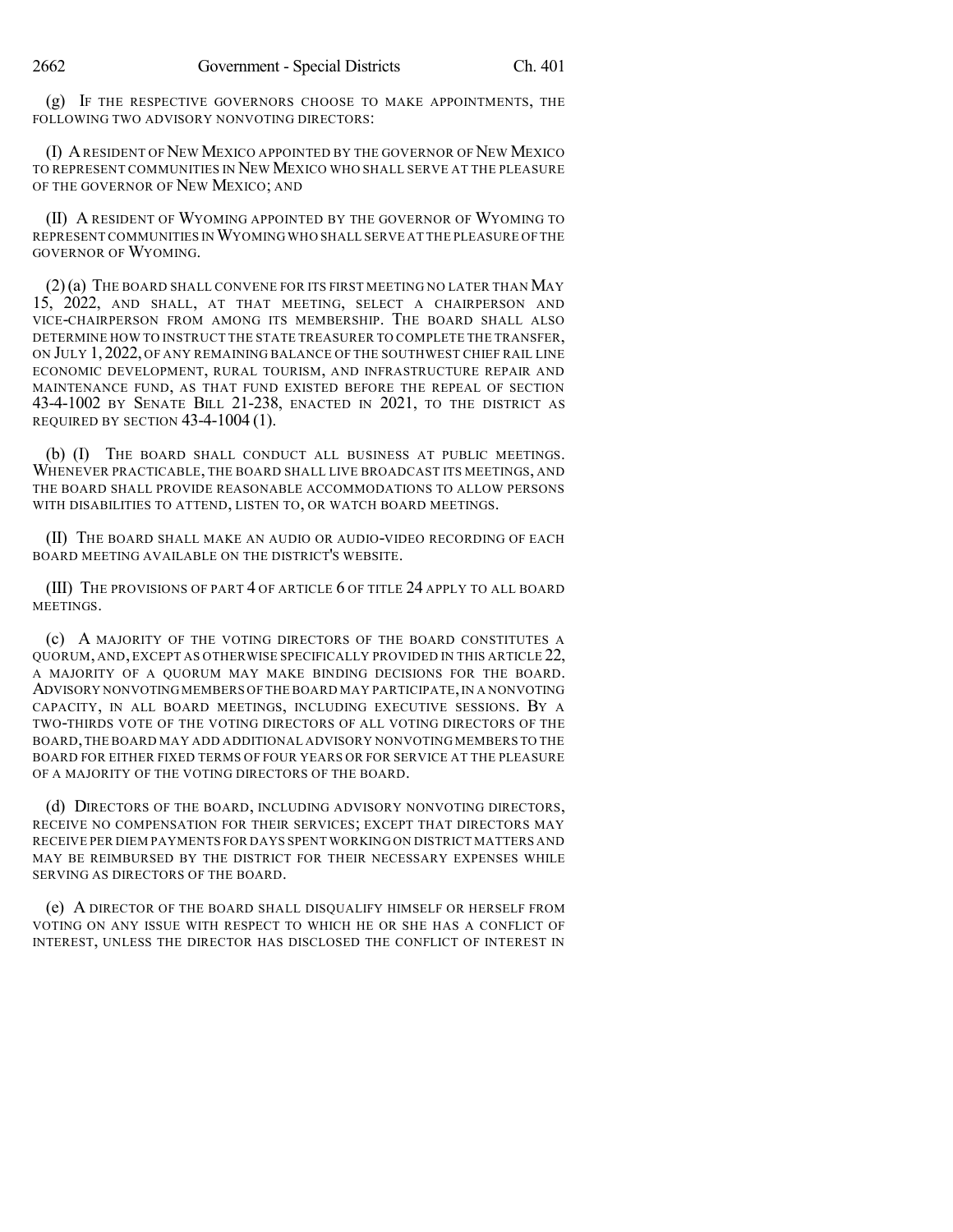COMPLIANCE WITH SECTION 18-8-308.

(f) DIRECTORS OF THE BOARD AND OFFICERS AND EMPLOYEES OF THE DISTRICT ARE PUBLIC EMPLOYEES FOR PURPOSES OF THE "COLORADO GOVERNMENTAL IMMUNITY ACT", ARTICLE 10 OF TITLE 24.

**32-22-105. Board of directors - powers and duties.** (1) (a) EXCEPT AS OTHERWISE SPECIFICALLY PROVIDED IN THIS ARTICLE 22, THE BOARD, ACTING BY A MAJORITY VOTE OF A QUORUM OF ITS TOTAL MEMBERSHIP, SHALL EXERCISE AND PERFORM ALL POWERS, PRIVILEGES, AND DUTIES VESTED IN OR IMPOSED UPON THE DISTRICT PURSUANT TO THIS ARTICLE 22. THE BOARD MAY DELEGATE ANY OF ITS POWERS TO ITS OFFICERS AND EMPLOYEES; EXCEPT THAT, TO ENSURE THAT THE PUBLIC INTEREST IS REPRESENTED IN POLICY DECISIONS, THE BOARD SHALL NOT DELEGATE ANY OF THE FOLLOWING:

(I) ADOPTION OF BOARD POLICY AND PROCEDURES;

(II) APPROVAL OF PASSENGER RAIL ROUTES AND STATION LOCATIONS WITH COLLABORATION OF LOCAL GOVERNMENTS, AS PROVIDED IN SECTION 32-22-106 (1)(h), WITH RESPECT TO SPECIFIC LOCATIONS;

(III) RATIFICATION OF LAND ACQUISITION BY NEGOTIATED SALE;

(IV) INSTITUTION OF AN EMINENT DOMAIN ACTION, WHICH MUST BE AT A PUBLIC HEARING.

(V) INITIATING OR CONTINUING LEGAL ACTION;

(VI) ESTABLISHMENT OF FARES AND OTHER USER FEE POLICIES;

(VII) REFERRAL OF BALLOT ISSUES SEEKING VOTER APPROVAL FOR THE DISTRICT TO LEVY TAXES OR ISSUE OR REFINANCE BONDS; AND

(VIII) THE POWER TO ENTER INTO CONTRACTS ON BEHALF OF THE DISTRICT, INCLUDING BUT NOT LIMITED TO INTERGOVERNMENTAL AGREEMENTS AND CONTRACTS FOR PUBLIC-PRIVATE PARTNERSHIPS.

(b) THE BOARD SHALL PROMULGATE AND ADHERE TO POLICIES AND PROCEDURES THAT GOVERN ITS CONDUCT AND PROVIDE MEANINGFUL OPPORTUNITIES FOR PUBLIC INPUT.THE POLICIES MUST INCLUDE STANDARDS AND PROCEDURES FOR CALLING AN EMERGENCY MEETING.

(2) IN ADDITION TO ALL OTHER POWERS OF THE DISTRICT GRANTED BY THIS ARTICLE 22 TO BE EXERCISED BY THE BOARD ON BEHALF OF THE DISTRICT, THE BOARD HAS THE FOLLOWING POWERS:

(a) TO ELECT A CHAIRPERSON AND VICE-CHAIRPERSON FROM AMONG ITS MEMBERSHIP;

(b) TO ADOPT BYLAWS;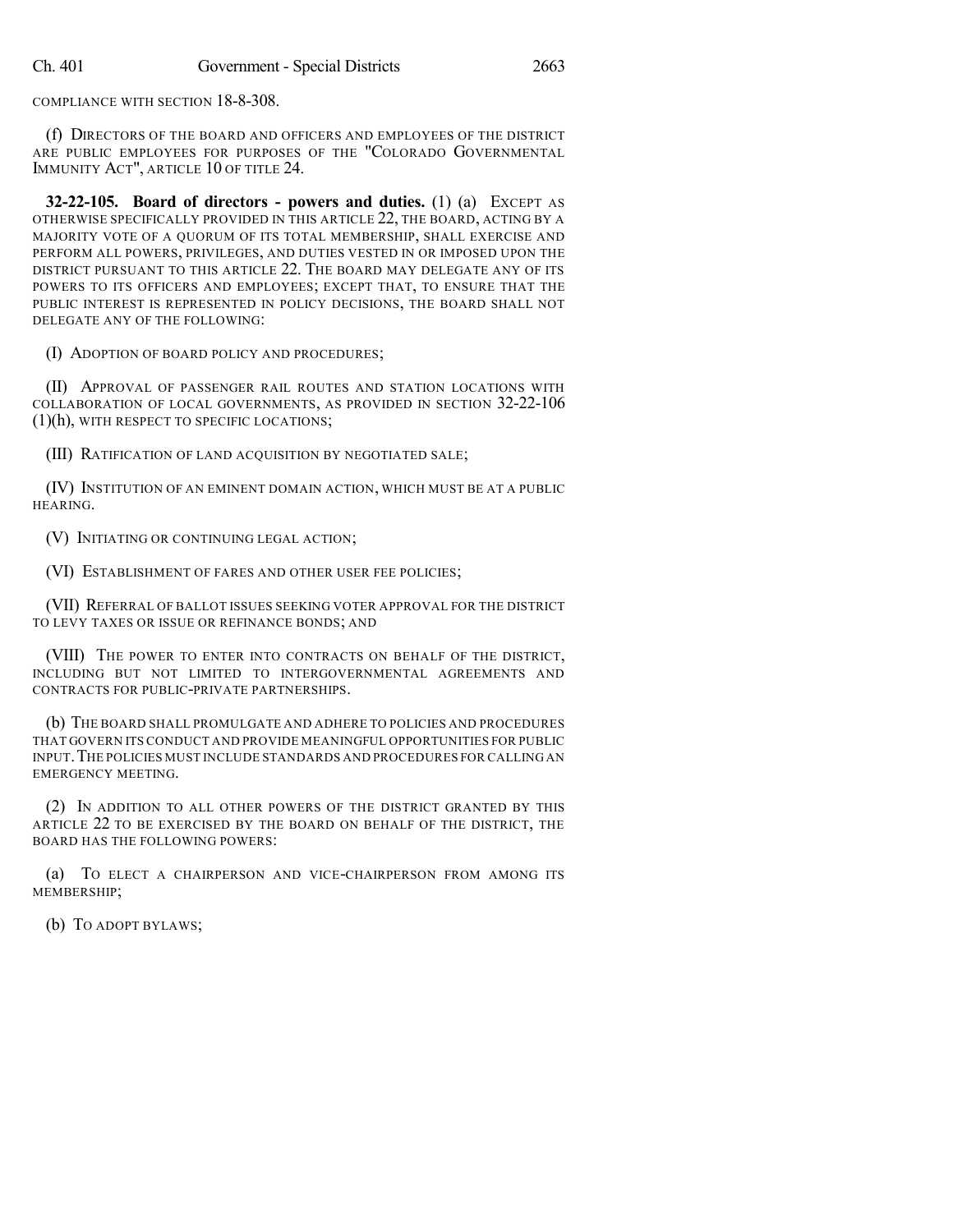(c) TO FIX THE TIME AND PLACE OF ITS MEETINGS AND, CONSISTENT WITH THE PROVISIONS OF PART 4 OF ARTICLE 6 OF TITLE 24, THE METHOD OF PROVIDING NOTICE OF THE MEETINGS;

(d) TO MAKE AND PASS ORDERS AND RESOLUTIONS NECESSARY FOR THE GOVERNMENT AND MANAGEMENT OF THE AFFAIRS OF THE DISTRICT AND THE EXECUTION OF THE DISTRICT'S POWERS AND DUTIES;

(e) TO ADOPT AND USE A SEAL;

(f) TO MAINTAIN OFFICES AT ANY PLACE OR PLACES WITHIN THE DISTRICT THAT IT MAY DESIGNATE;

(g) TO APPOINT,HIRE,RETAIN,AND TERMINATE EMPLOYEES,AGENTS,ENGINEERS, ATTORNEYS, ACCOUNTANTS, AUDITORS, FINANCIAL ADVISERS, INVESTMENT BANKERS, AND OTHER PROFESSIONAL CONSULTANTS;

(h) TO PRESCRIBE METHODS FOR AUDITING AND ALLOWING OR REJECTING CLAIMS AND DEMANDS; FOR THE LETTING OF CONTRACTS FOR THE CONSTRUCTION OF IMPROVEMENTS,WORKS, OR STRUCTURES; FOR THE ACQUISITION OF EQUIPMENT;OR FOR THE PERFORMANCE OR FURNISHING OF LABOR, MATERIALS, OR SUPPLIES THAT MAY BE REQUIRED TO CARRY OUT THE PURPOSES OF THIS ARTICLE 22; AND

(i) TO APPOINT SUBCOMMITTEES OFTHE BOARD AND ADVISORY COMMITTEES AND DEFINE THE DUTIES OF SUCH SUBCOMMITTEES AND ADVISORY COMMITTEES.

**32-22-106. District - general powers and duties - funds created.** (1) IN ADDITION TO ANY OTHER POWERS GRANTED TO THE DISTRICT BY THIS ARTICLE 22, THE DISTRICT HAS THE FOLLOWING POWERS:

(a) TO HAVE PERPETUAL EXISTENCE;

(b) TO SUE AND BE SUED;

(c) (I) TO ENTER INTO CONTRACTS AND AGREEMENTS WITH ANY PERSON, INCLUDING THE UNITED STATES DEPARTMENT OF TRANSPORTATION AND AMTRAK, AS NECESSARY TO EXERCISE ITS POWERS AND FULFILL ITS DUTIES. THE POWER TO CONTRACT INCLUDES BUT IS NOT LIMITED TO:

(A) THE POWER TO ENTER INTO MEMORANDUMS OF UNDERSTANDING AND INTERGOVERNMENTAL AGREEMENTS WITH OTHER GOVERNMENTAL ENTITIES, INCLUDING STATES THAT BORDER COLORADO, AND TO ENTER INTO PUBLIC-PRIVATE PARTNERSHIPS;

(B) THE POWER TO CONTRACT WITH THIRD PARTIES FOR THE OPERATION OF PASSENGER RAIL SERVICE; AND

(C) THE POWER TO NEGOTIATE AND ENTER INTO AGREEMENTS WITH ANY PERSON OR PUBLIC ENTITY FOR THE PROVISION OF RETAIL AND COMMERCIAL GOODS AND SERVICES TO THE PUBLIC AT OR ADJACENT TO PASSENGER RAIL STATIONS OR FOR THE PROVISION OF RESIDENTIAL USES OR OTHER USES AT OR ADJACENT TO SUCH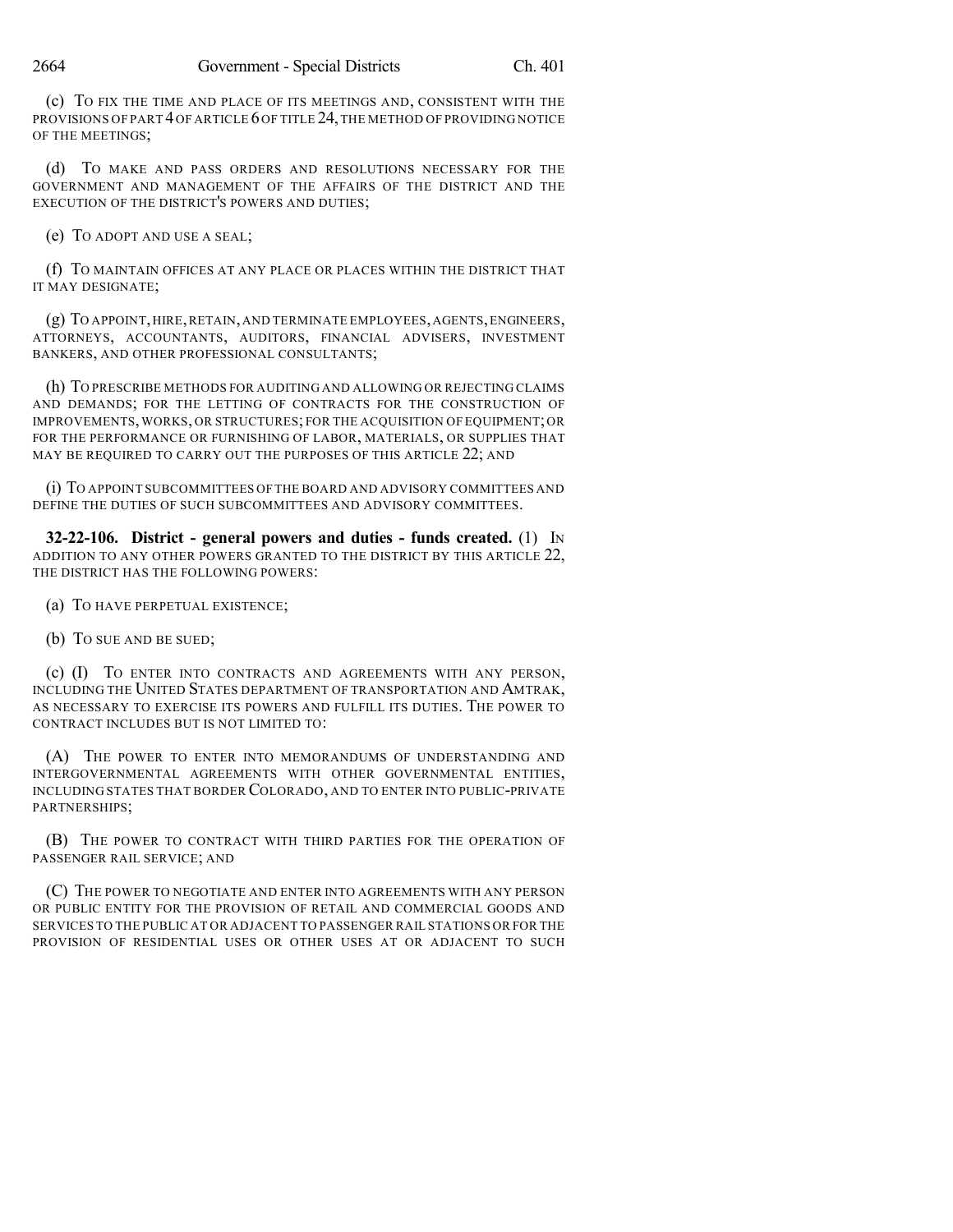FACILITIES.

(II) ANY DEVELOPMENT OF ANY PORTION OF A PASSENGER RAIL STATION OR ADJACENT PROPERTY MADE AVAILABLE BY THE DISTRICT TO A THIRD PARTY FOR THE PROVISION OF RETAIL OR COMMERCIAL GOODS OR SERVICES OR FOR THE PROVISION OF RESIDENTIAL USES OR OTHER USES IS SUBJECT TO ALL APPLICABLE LOCAL ZONING ORDINANCES;

(d) TO DEPOSIT AND INVEST DISTRICT MONEY AS AUTHORIZED BY PART 6 OF ARTICLE 75 OF TITLE 24;

(e) SUBJECT TO SECTION 32-22-109, TO BORROW MONEY AND ISSUE DISTRICT SECURITIES EVIDENCING THE BORROWING;

(f) TO RECEIVE FEDERAL MONEY AND GRANTS AND COLLABORATE WITH AMTRAK AND THE UNITED STATES DEPARTMENT OF TRANSPORTATION;

(g) TO RESEARCH, DEVELOP, FINANCE, CONSTRUCT, OPERATE, AND MAINTAIN AN INTERCONNECTED PASSENGER RAIL SYSTEM THATCOEXISTS WITH TRANSPORTATION OF FREIGHT BY RAIL WITHIN THE DISTRICT. THIS POWER INCLUDES BUT IS NOT LIMITED TO THE POWER TO:

(I) ENTER ONTO LAND WITHIN THE DISTRICT TO CONDUCT NECESSARY SURVEYS, BORINGS, SOUNDINGS, AND EXAMINATIONS SUBJECT TO THE REQUIREMENT THAT ENTRY ONTO ANY LAND OWNED BY THE UNION PACIFIC RAILROAD OR THE BNSF RAILWAY MUST BE DONE IN ACCORDANCE WITH THEIR RESPECTIVE AUTHORIZATION AND APPROVAL PROTOCOLS;

(II) CONSTRUCT, MANAGE, OPERATE, AND MAINTAIN INTEGRAL BUILDINGS, WORKS, AND IMPROVEMENTS;

(III) HOLD PUBLIC HEARINGS AT WHICH TESTIMONY FROM INTERESTED MEMBERS OF THE PUBLIC IS ALLOWED;

(IV) CONSULT WITH THE DEPARTMENT OF TRANSPORTATION, THE COUNTIES AND MUNICIPALITIES OF THE STATE,AFFECTED METROPOLITAN PLANNINGORGANIZATIONS AND REGIONAL PLANNING COMMISSIONS, AND AFFECTED TRANSIT PROVIDERS; AND

(V) CONSIDER CONTEXT-SENSITIVE SOLUTIONS.

(h) THE BOARD, WITH COLLABORATION OF LOCAL GOVERNMENTS AND IN COMPLIANCE WITH LAND USE AUTHORITY, PERMITTING REQUIREMENTS, AND REAL PROPERTY RIGHTS OF SUCH LOCAL GOVERNMENTS WITH RESPECT TO SPECIFIC LOCATIONS, SHALL DETERMINE ROUTE AND STATION LOCATIONS OF A PASSENGER RAIL SYSTEM;

(i) TO SPECIFY STRUCTURAL AND PERFORMANCE SPECIFICATIONS,INCLUDINGBUT NOT LIMITED TO SAFETY STANDARDS CONSISTENT WITH FEDERAL AND STATE LAWS, REGULATIONS, AND RULES, FOR A PASSENGER RAIL SYSTEM;

(j) TO EVALUATE AND SELECT APPROPRIATE TECHNOLOGIES FOR A PASSENGER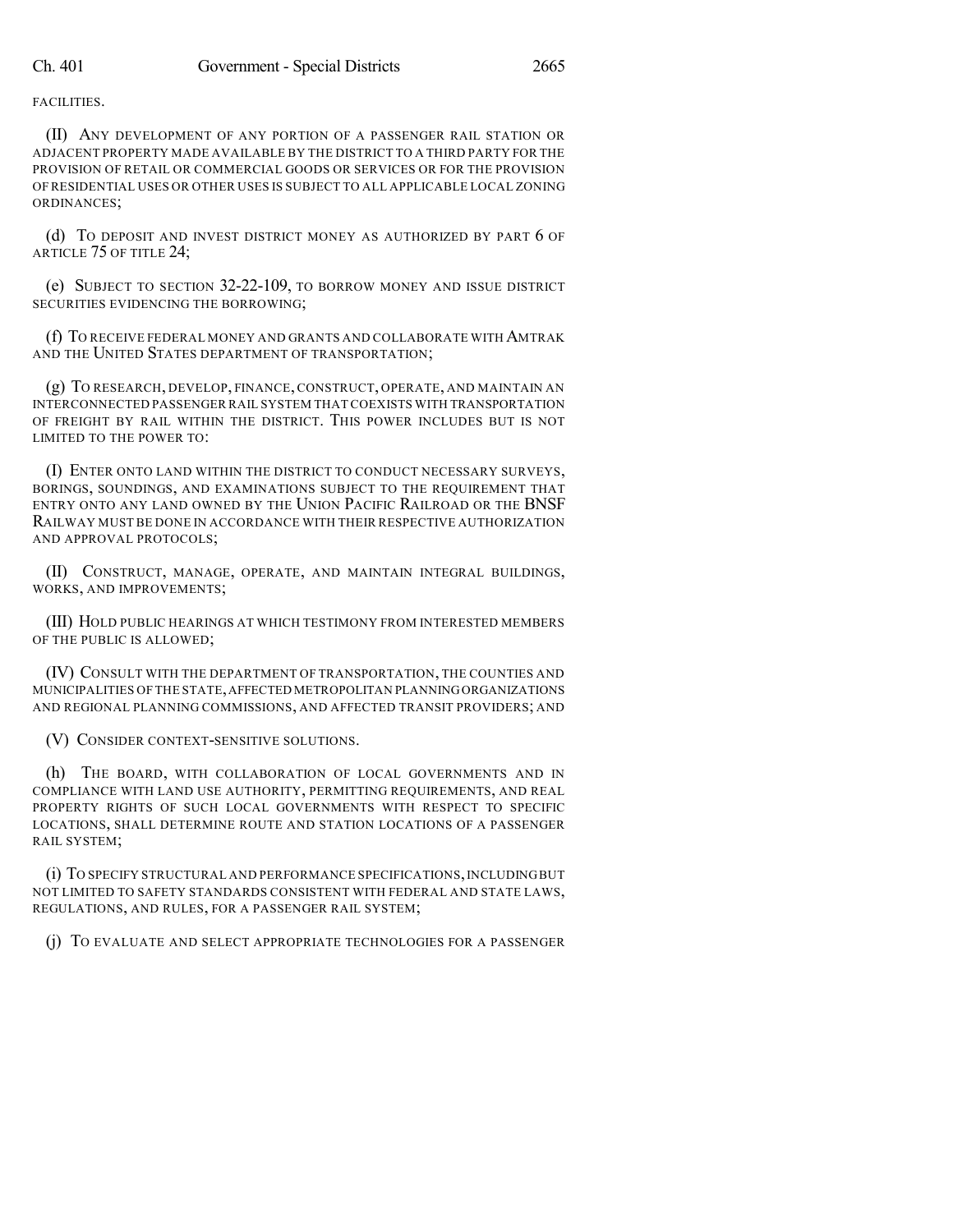#### RAIL SYSTEM;

(k) TO PURCHASE, LEASE, LEASE WITH AN OPTION TO PURCHASE, CONDEMN, OR OTHERWISE LAWFULLY ACQUIRE, TO SELL, LEASE, LEASE WITH AN OPTION TO PURCHASE, CONCESSION LEASE, OR OTHERWISE LAWFULLY DISPOSE OF, AND TO MORTGAGE OR PLEDGE REAL OR PERSONAL PROPERTY AND ANY INTEREST THEREIN, INCLUDING EASEMENTS, RIGHTS-OF-WAY, AND CONCESSION LEASES;

(l) TO ACCEPT REAL OR PERSONAL PROPERTY AND OTHER CONVEYANCES UPON SUCH TERMS AND CONDITIONS AS THE BOARD MAY APPROVE;

(m) TO ISSUE REQUESTS FOR PROPOSALS AND AWARD CONTRACTS TO PRIVATE SECTOR BUSINESS ENTITIES FOR PERFORMANCE OF ANY COMPONENT OF THE DESIGN, DEVELOPMENT, FINANCING, CONSTRUCTION, OPERATION, OR MAINTENANCE OF A PASSENGER RAIL SYSTEM;

(n) TO ESTABLISH TIMELINES FOR THE DEVELOPMENT AND CONSTRUCTION OF A PASSENGER RAIL SYSTEM;

(o) TO ESTABLISH AND COLLECT FARES AND OTHER USER FEES FOR THE USE OF A PASSENGER RAIL SYSTEM WITHOUT THE FARES AND FEES BEING SUBJECT TO ANY SUPERVISION OR REGULATION BY ANY BOARD, AGENCY, COMMISSION, OR OFFICIAL; EXCEPT THAT ANY FEES, TOLLS, RATES, AND CHARGES IMPOSED FOR THE USE OF ANY PASSENGER RAIL SYSTEM SHALL BE FIXED AND ADJUSTED SO THAT THE FEES, TOLLS, RATES, AND CHARGES COLLECTED, ALONG WITH OTHER REVENUE, IF ANY, OF THE DISTRICT ARE AT LEAST SUFFICIENT TO REPAY ANY BONDS ISSUED PURSUANT TO THIS ARTICLE 22;

(p) UPON A MAJORITY VOTE OF THE REGISTERED VOTERS OF THE DISTRICT VOTING ON THE ISSUE AS REQUIRED BY SECTION 32-22-109,TO EXERCISE TAXINGAUTHORITY COMMON TO SPECIAL DISTRICTS AS SPECIFIED IN SECTION 32-1-1101 (1)(a) AND  $(1)(b);$ 

(q) (I) UPON A MAJORITY VOTE OF THE REGISTERED VOTERS OF THE DISTRICT VOTING ON THE ISSUE AS REQUIRED BY SECTION 32-22-109, TO LEVY A SALES TAX OR A USE TAX, OR BOTH, THROUGHOUT THE DISTRICT AT A MAXIMUM RATE OF EIGHT-TENTHS OF ONE PERCENT UPON EVERY TRANSACTION OR OTHER INCIDENT WITH RESPECT TO WHICH A SALES OR USE TAX IS LEVIED BY THE STATE. THE EXECUTIVE DIRECTOR OF THE DEPARTMENT OF REVENUE SHALL COLLECT, ADMINISTER,AND ENFORCE THE SALES OR USE TAX,TO THE EXTENT FEASIBLE,IN THE MANNER PROVIDED IN SECTION 29-2-106. THE EXECUTIVE DIRECTOR SHALL MAKE MONTHLY DISTRIBUTIONS OF THE TAX COLLECTIONS TO THE DISTRICT,WHICH SHALL APPLY THE PROCEEDS SOLELY TO THE DEVELOPMENT, FINANCING, CONSTRUCTION, OPERATION, OR MAINTENANCE OF A PASSENGER RAIL SYSTEM. THE DEPARTMENT SHALL RETAIN AN AMOUNT NOT TO EXCEED THE NET INCREMENTAL COST OF THE COLLECTION, ADMINISTRATION, AND ENFORCEMENT OF THE SALES TAX OR USE TAX, OR BOTH, AND SHALL TRANSMIT THE AMOUNT TO THE STATE TREASURER, WHO SHALL CREDIT IT TO THE FRONT RANGE PASSENGER RAIL DISTRICT SALES AND USE TAX FUND, WHICH FUND IS HEREBY CREATED. ALL MONEY SO RETAINED IS HEREBY CONTINUOUSLY APPROPRIATED FROM THE FUND TO THE DEPARTMENT TO THE EXTENT NECESSARY FOR THE DEPARTMENT'S COLLECTION, ADMINISTRATION, AND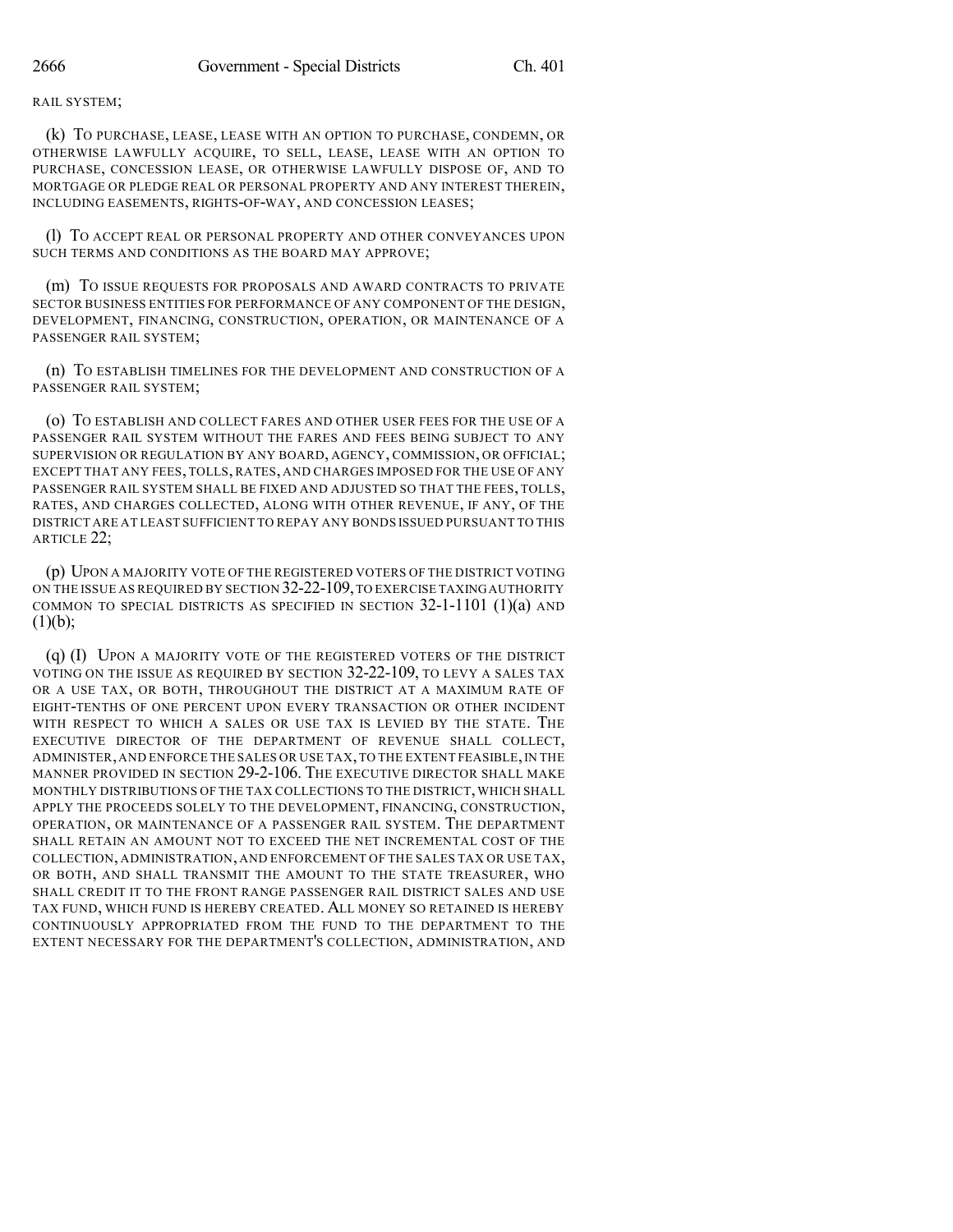ENFORCEMENT OF THIS SUBSECTION  $(1)(q)$ . ANY MONEY REMAINING IN THE FUND ATTRIBUTABLE TO TAXES COLLECTED IN THE PRIOR FISCAL YEAR SHALL BE TRANSMITTED TO THE DISTRICT; EXCEPT THAT, BEFORE THE TRANSMISSION TO THE DISTRICT OF SUCH MONEY,ANY MONEY APPROPRIATED FROM THE GENERAL FUND TO THE DEPARTMENT FOR THE COLLECTION, ADMINISTRATION, AND ENFORCEMENT OF THE TAX FOR THE PRIOR FISCAL YEAR SHALL BE REPAID.

(II) A SALES OR USE TAX, OR BOTH, LEVIED PURSUANT TO SUBSECTION  $(1)(q)(I)$ OF THIS SECTION SHALL NOT BE LEVIED ON THE SALE OF TANGIBLE PERSONAL PROPERTY:

(A) DELIVERED BY A RETAILER OR A RETAILER'S AGENT OR TO A COMMON CARRIER FOR DELIVERY TO A DESTINATION OUTSIDE THE DISTRICT; OR

(B) UPON WHICH SPECIFIC OWNERSHIP TAX HAS BEEN PAID OR IS PAYABLE IF THE PURCHASER RESIDES OUTSIDE THE STATE OR THE PURCHASER'S PRINCIPAL PLACE OF BUSINESS IS OUTSIDE THE STATE AND IF THE PERSONAL PROPERTY IS REGISTERED OR REQUIRED TO BE REGISTERED IN A COUNTY OF THE STATE THAT DOES NOT INCLUDE ANY AREA THAT IS PART OF THE DISTRICT OR OUTSIDE THE STATE.

(r) TO DIRECTLY PROVIDE RETAIL AND COMMERCIAL GOODS AND SERVICES AT PASSENGER RAIL STATIONS,INCLUDING BUT NOT LIMITED TO THE SALE OF PASSENGER RAIL TICKETS, TOKENS, PASSES, AND OTHER ITEMS DIRECTLY AND NECESSARILY RELATED TO THE OPERATION OF A PASSENGER RAIL SYSTEM, SUBJECT TO THE LIMITATION THAT ANY DEVELOPMENT OF ANY PORTION OF A PASSENGER RAIL STATION FOR THE PROVISION OF RETAIL OR COMMERCIAL GOODS OR SERVICES BY THE DISTRICT IS SUBJECT TO ALL APPLICABLE LOCAL ZONING ORDINANCES;

(s) TO ACCEPT GIFTS, GRANTS, AND DONATIONS, WHETHER CASH OR IN-KIND IN NATURE, FROM PRIVATE OR PUBLIC SOURCES FOR THE PURPOSES OF THIS ARTICLE 22; AND

(t) TO EXERCISE ANY OTHER LAWFUL RIGHTS AND POWERS NECESSARY OR INCIDENTAL TO OR IMPLIED FROM THE SPECIFIC POWERS GRANTED BY THIS ARTICLE 22. THE SPECIFIC POWERS SHALL NOT BE CONSIDERED AS A LIMITATION UPON ANY POWER NECESSARY AND APPROPRIATE TO CARRY OUT THE PURPOSES AND INTENT OF THIS ARTICLE 22.

(2) IFTHE STATE CONTRIBUTES FUNDINGFOR THE CONSTRUCTION OF A PASSENGER RAIL SYSTEM, THE CONSTRUCTION BIDDING PROVISIONS OF ARTICLE 92 OF TITLE 24 SHALL APPLY, BUT NOTHING IN THIS SUBSECTION (2) AFFECTS THE ABILITY OF THE DISTRICT, THE STATE, OR ANY OTHER ENTITY TO ENTER INTO DESIGN-BUILD CONTRACTS AS PERMITTED BY STATE LAW.

**32-22-107. Station area improvement districts.** WITH THE APPROVAL OF EACH COUNTY OR MUNICIPALITY HAVING JURISDICTION OVER THE AREA OF SUCH A DISTRICT, THE DISTRICT MAY ESTABLISH A STATION AREA IMPROVEMENT DISTRICT TO FINANCE THE CONSTRUCTION, OPERATION, OR MAINTENANCE OF A STATION FOR A PASSENGER RAIL SYSTEM.ASTATION AREA IMPROVEMENT DISTRICT MAY CONSIST ONLY OF ALL OR A PORTION OF THE AREA WITHIN A TWO-MILE RADIUS OF THE STATION TO BE FUNDED BY THE STATION AREA IMPROVEMENT DISTRICT, AND THE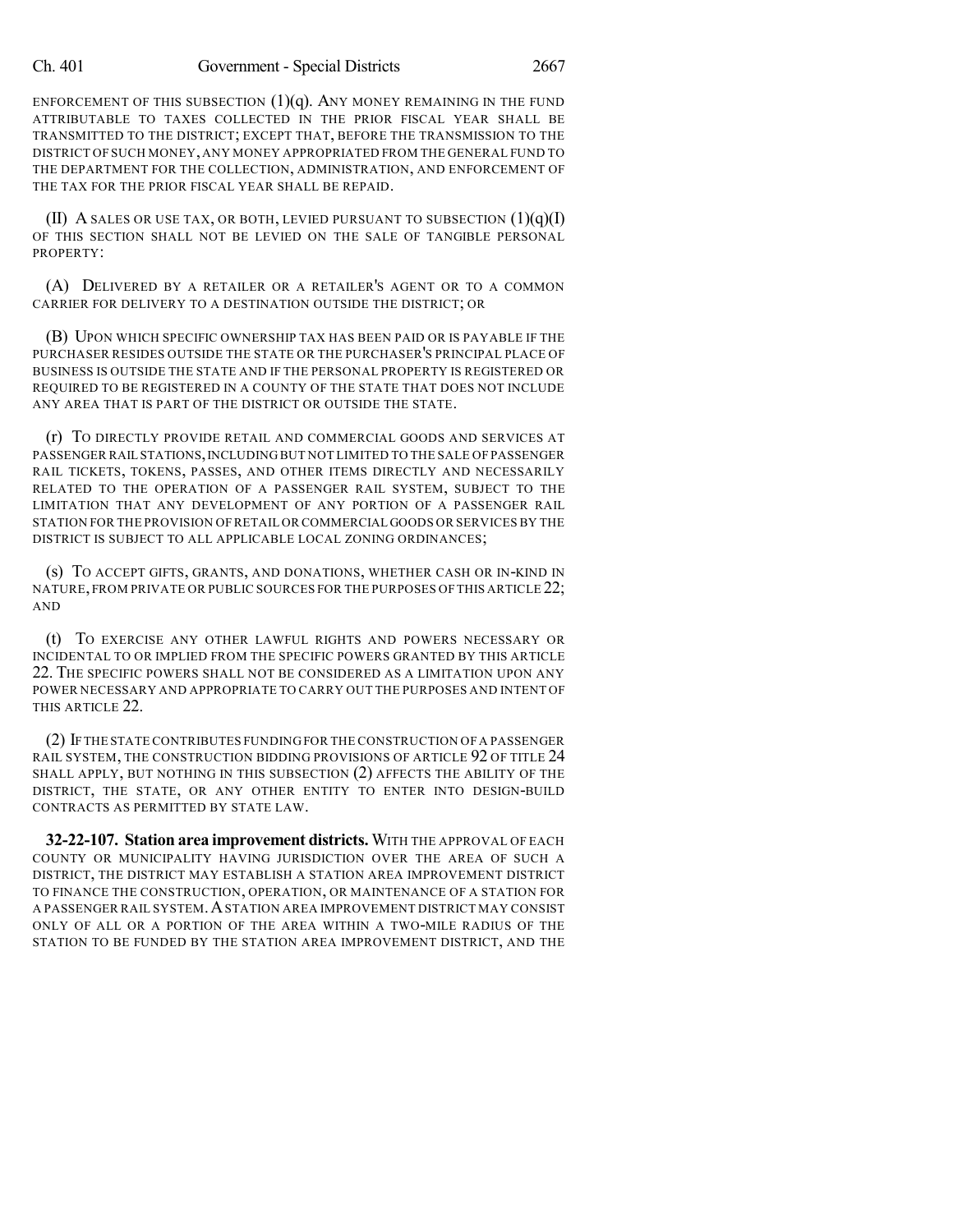GENERAL ASSEMBLY FINDS THAT THE AREA WITHIN A TWO-MILE RADIUS OF A PASSENGER RAIL STATION, OR ANY PORTION OF SUCH AN AREA THAT THE BOARD MAY DESIGNATE AS A STATION AREA IMPROVEMENT DISTRICT,IS AN AREA THAT WILL BE ESPECIALLY BENEFITED BY THE CONSTRUCTION, OPERATION, OR MAINTENANCE OF SUCH A STATION. THE BOARD SHALL NOT ESTABLISH A STATION AREA IMPROVEMENT DISTRICT UNLESS IT RECEIVES A PETITION SIGNED BY THE OWNERS OF PROPERTY THAT WILL BEAR A MAJORITY OF THE PROPOSED ASSESSMENTS AND BY A PETITION SIGNED BY THE LESSER OF A MAJORITY OF THE REGISTERED ELECTORATE IN THE PROPOSED STATION AREA IMPROVEMENT DISTRICT OR ONE THOUSAND REGISTERED ELECTORS IN THE PROPOSED STATION AREA IMPROVEMENT DISTRICT. THE METHOD OF CREATING A STATION AREA IMPROVEMENT DISTRICT, MAKING IMPROVEMENTS, ASSESSING THE COSTS OF IMPROVEMENTS MADE AGAINST PROPERTY, AND LEVYING A SALES TAX SHALL BE AS PROVIDED IN PART 6 OF ARTICLE 20 OF TITLE 30; EXCEPT THAT THE BOARD SHALL PERFORM THE DUTIES OF THE BOARD OF COUNTY COMMISSIONERS UNDER SAID PART 6 AND THE IMPROVEMENTS SHALL BE LIMITED TO THE CONSTRUCTION, OPERATION, OR MAINTENANCE OF A PASSENGER RAIL STATION.

**32-22-108. Bonds.** (1) THE DISTRICT MAY ISSUE BONDS FOR ANY OF ITS CORPORATE PURPOSES. THE DISTRICT SHALL ISSUE BONDS PURSUANT TO A RESOLUTION OF THE BOARD, AND BONDS SHALL BE PAYABLE SOLELY OUT OF ALL OR A SPECIFIED PORTION OF THE REVENUE OF THE DISTRICT AS DESIGNATED BY THE BOARD.

(2) AS PROVIDED IN THE RESOLUTION OF THE BOARD UNDER WHICH BONDS ARE AUTHORIZED TO BE ISSUED OR AS PROVIDED IN A TRUST INDENTURE BETWEEN THE DISTRICT AND ANY COMMERCIAL BANK OR TRUST COMPANY HAVING FULL TRUST POWERS, BONDS MAY:

(a) BE EXECUTED AND DELIVERED BY THE DISTRICT AT SUCH TIMES;

(b) BE IN SUCH FORM AND DENOMINATIONS AND INCLUDE SUCH TERMS AND MATURITIES;

(c) BE SUBJECT TO OPTIONAL OR MANDATORY REDEMPTION PRIOR TO MATURITY WITH OR WITHOUT A PREMIUM;

(d) BE IN FULLY REGISTERED FORM OR BEARER FORM REGISTRABLE AS TO PRINCIPAL OR INTEREST OR BOTH;

(e) BEAR SUCH CONVERSION PRIVILEGES;

(f) BE PAYABLE IN SUCH INSTALLMENTS AND AT SUCH TIMES NOT EXCEEDING FORTY YEARS FROM THE DATE THEREOF;

(g) BE PAYABLE AT SUCH PLACE OR PLACES WHETHER WITHIN OR WITHOUT THE STATE;

(h) BEAR INTEREST AT SUCH RATE OR RATES PER ANNUM, WHICH MAY BE FIXED OR VARY ACCORDING TO INDEX, PROCEDURE, OR FORMULA OR AS DETERMINED BY THE DISTRICT OR ITS AGENTS, WITHOUT REGARD TO ANY INTEREST RATE LIMITATION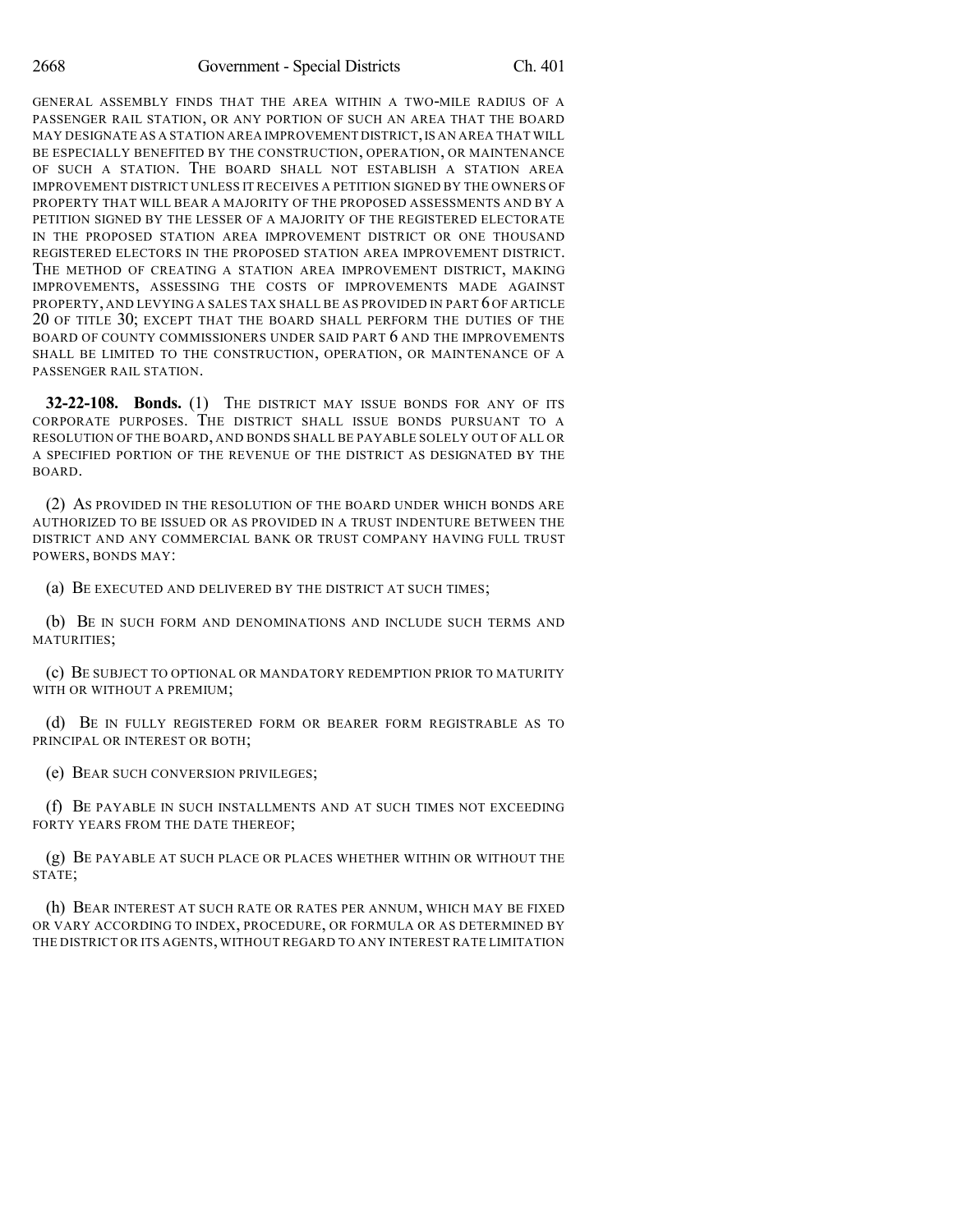APPEARING IN ANY OTHER LAW OF THE STATE;

(i) BE SUBJECT TO PURCHASE AT THE OPTION OF THE HOLDER OR THE DISTRICT AND BE EVIDENCED IN SUCH MANNER;

(j) BE EXECUTED BY THE OFFICERS OF THE DISTRICT, INCLUDING THE USE OF ONE OR MORE FACSIMILE SIGNATURES SO LONG AS AT LEAST ONE MANUAL SIGNATURE APPEARS ON THE BONDS, WHICH SIGNATURES MAY BE EITHER OF AN OFFICER OF THE DISTRICT OR OF AN AGENT AUTHENTICATING THE SAME;

(k) BE IN THE FORM OF COUPON BONDS THAT HAVE ATTACHED INTEREST COUPONS BEARING A MANUAL OR FACSIMILE SIGNATURE OF AN OFFICER OF THE DISTRICT; AND

(l) CONTAIN ANY OTHER NECESSARY PROVISIONS NOT INCONSISTENT WITH THIS ARTICLE 22.

(3) BONDS MAY BE SOLD AT PUBLIC OR PRIVATE SALE AT ANY PRICE OR PRICES, IN ANY MANNER, AND AT ANY TIMES AS THE BOARD MAY DETERMINE, AND THE BOARD MAY PAY ALL FEES, EXPENSES, AND COMMISSIONS THAT IT DEEMS NECESSARY OR ADVANTAGEOUS IN CONNECTION WITH THE SALE OF BONDS. THE POWER TO FIX THE DATE OF SALE OF BONDS, TO RECEIVE BIDS OR PROPOSALS, TO AWARD AND SELL BONDS, TO FIX INTEREST RATES, AND TO TAKE ALL OTHER ACTION NECESSARY TO SELL AND DELIVER BONDS MAY BE DELEGATED TO AN OFFICER OR AGENT OF THE DISTRICT. ANY OUTSTANDING BONDS MAY BE REFUNDED BY THE DISTRICT PURSUANT TO ARTICLE 56 OF TITLE 11. ALL BONDS AND ANY INTEREST COUPONS APPLICABLE TO BONDS ARE DECLARED TO BE NEGOTIABLE INSTRUMENTS.

(4) THE RESOLUTION OR TRUST INDENTURE AUTHORIZING THE ISSUANCE OF THE BONDS MAY PLEDGE ALL OR A PORTION OF THE REVENUE OF THE DISTRICT, MAY CONTAIN SUCH PROVISIONS FOR PROTECTING AND ENFORCING THE RIGHTS AND REMEDIES OF HOLDERS OF ANY OF THE BONDS AS THE DISTRICT DEEMS APPROPRIATE, MAY SET FORTH THE RIGHTS AND REMEDIES OF THE HOLDERS OF ANY OF THE BONDS, AND MAY CONTAIN PROVISIONS THAT THE DISTRICT DEEMS APPROPRIATE FOR THE SECURITY OF THE HOLDERS OF THE BONDS, INCLUDING, BUT NOT LIMITED TO, PROVISIONS FOR LETTERS OF CREDIT, INSURANCE, STANDBY CREDIT AGREEMENTS, OR OTHER FORMS OF CREDIT ENSURING TIMELY PAYMENT OF THE BONDS, INCLUDING THE REDEMPTION PRICE OR THE PURCHASE PRICE.

(5) ANY PLEDGE OF REVENUE OR PROPERTY MADE BY THE DISTRICT OR BY ANY PERSON OR GOVERNMENTAL UNIT WITH WHICH THE DISTRICT CONTRACTS IS VALID AND BINDING FROM THE TIME THE PLEDGE IS MADE. THE REVENUE OR PROPERTY SO PLEDGED IS IMMEDIATELY SUBJECT TO THE LIEN OF THE PLEDGE WITHOUT ANY PHYSICAL DELIVERY OR FURTHER ACT, AND THE LIEN OF THE PLEDGE IS VALID AND BINDING AGAINST ALL PARTIES HAVING CLAIMS OF ANY KIND IN TORT, CONTRACT, OR OTHERWISE AGAINST THE PLEDGING PARTY, IRRESPECTIVE OF WHETHER SUCH CLAIMING PARTY HAS NOTICE OF SUCH LIEN. THE INSTRUMENT BY WHICH THE PLEDGE IS CREATED NEED NOT BE RECORDED OR FILED.

(6) NEITHER THE DIRECTORS OF THE BOARD,EMPLOYEES OF THE DISTRICT,OR ANY PERSON EXECUTING THE BONDS IS LIABLE PERSONALLY FOR BONDS OR SUBJECT TO ANY PERSONAL LIABILITY OR ACCOUNTABILITY BY REASON OF THE ISSUANCE OF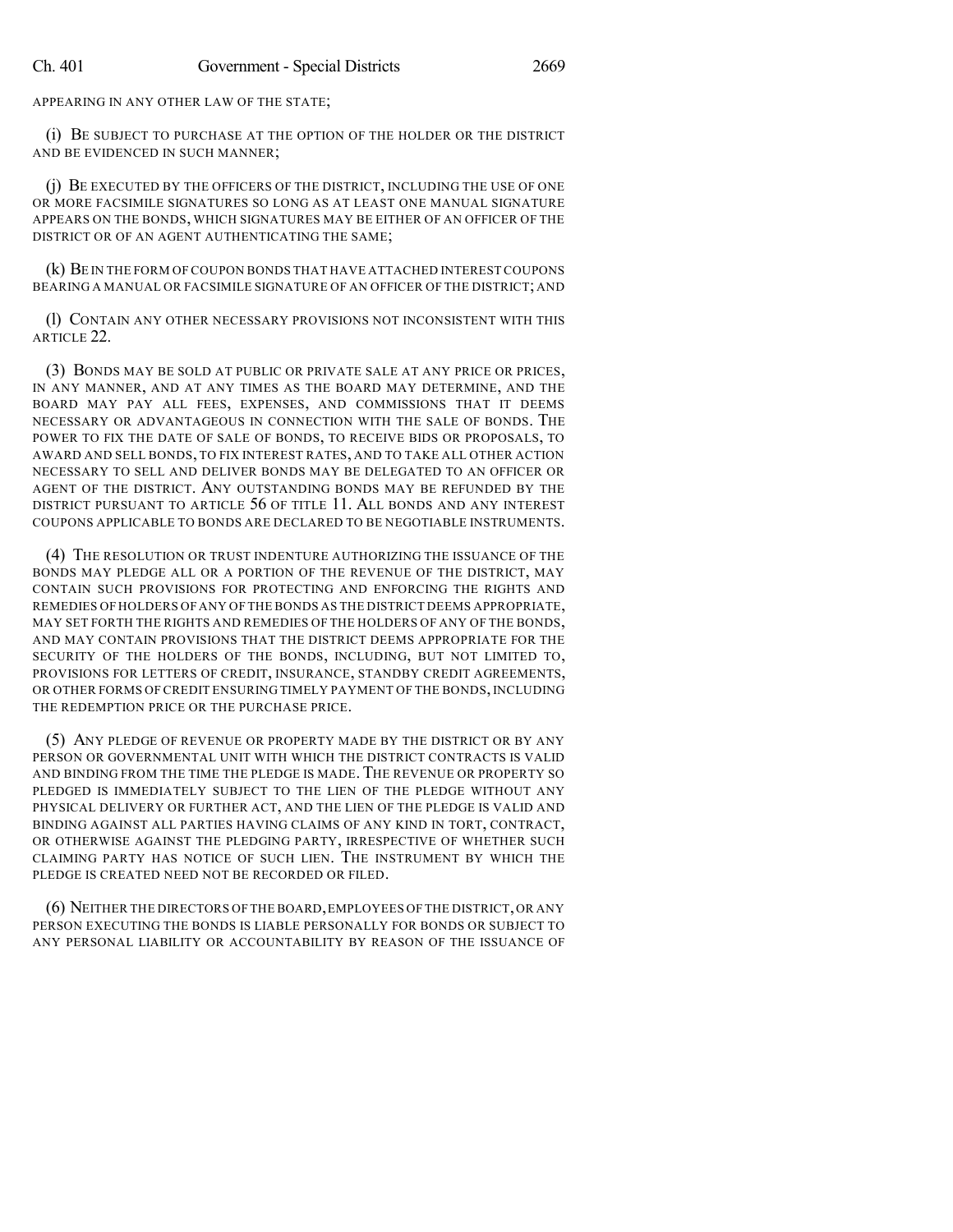BONDS.

(7) THE DISTRICT MAY PURCHASE ITS BONDS OUT OF ANY AVAILABLE FUNDS AND MAY HOLD, PLEDGE, CANCEL, OR RESELL THE BONDS SUBJECT TO AND IN ACCORDANCE WITH AGREEMENTS WITH THE HOLDERS OF THE BONDS.

**32-22-109. Taxes, assessments, and multiple-fiscal year borrowing - voter approval required.** (1) NO ACTION BY THE DISTRICT TO ESTABLISH OR INCREASE ANY TAX AND NO ACTION OF THE GOVERNING BODY OF ANY STATION AREA IMPROVEMENT DISTRICT TO ESTABLISH OR INCREASE ANY TAX OR ANY SPECIAL ASSESSMENT ON REAL PROPERTY AUTHORIZED BY THIS ARTICLE 22 SHALL TAKE EFFECT UNLESS IT IS FIRST SUBMITTED, AS APPLICABLE, TO A VOTE OF THE REGISTERED ELECTORS OF THE DISTRICT OR OF THE STATION AREA IMPROVEMENT DISTRICT IN WHICH THE ASSESSMENT OR TAX IS PROPOSED TO BE COLLECTED. BEFORE SUBMITTING A QUESTION TO ESTABLISH ANY DISTRICT TAX TO THE REGISTERED ELECTORS OF THE DISTRICT, THE DISTRICT SHALL:

(a) PUBLISH A PROPOSED SERVICE DEVELOPMENT PLAN,AN OPERATING PLAN,AND A DETAILED FINANCING PLAN.THE SERVICE DEVELOPMENT PLAN MUST IDENTIFY THE ROUTE AND PHASING OF THE PASSENGER RAIL SYSTEM TO BE FUNDED BY THE TAX. THE FINANCING PLAN MUST IDENTIFY COMMITTED AND POTENTIAL FINANCIAL PARTNERS, INCLUDING BUT NOT LIMITED TO THE REGIONAL TRANSPORTATION DISTRICT, THE FEDERAL GOVERNMENT, AMTRAK, AND PRIVATE PARTNERS; AND

(b) ADOPT A RESOLUTION CERTIFYING THAT THE DISTRICT HAS MADE EVERY REASONABLE EFFORT TO SECURE FEDERAL FUNDING TO SUPPORT THE DEVELOPMENT, FINANCING,CONSTRUCTION,OPERATION,OR MAINTENANCE OF THE PASSENGER RAIL SYSTEM; AND

(c) APPROVE THE SUBMISSION OF THE QUESTION BY AN AFFIRMATIVE VOTE OF TWO-THIRDS OF ALL VOTING DIRECTORS OF THE BOARD.

(2) NO ACTION BY THE DISTRICT CREATING A MULTIPLE-FISCAL YEAR DEBT OR OTHER FINANCIAL OBLIGATION THAT IS SUBJECT TO SECTION  $20(4)(b)$  OF ARTICLE X OF THE STATE CONSTITUTION SHALL TAKE EFFECT UNLESS FIRST SUBMITTED TO A VOTE OF THE REGISTERED ELECTORS OF THE DISTRICT.

(3) BALLOT ISSUES PROPOSED TO THE REGISTERED ELECTORS AS REQUIRED BY SUBSECTIONS (1) AND (2) OF THIS SECTION SHALL BE SUBMITTED IN ACCORDANCE WITH THE REQUIREMENTS OF SECTION 20 OF ARTICLE XOF THE STATE CONSTITUTION. THE ACTION SHALL NOT TAKE EFFECT UNLESS A MAJORITY OF THE REGISTERED ELECTORS VOTING ON THE BALLOT ISSUE VOTE TO APPROVE THE BALLOT ISSUE. THE ELECTION SHALL BE CONDUCTED IN SUBSTANTIALLY THE SAME MANNER AS COUNTY ELECTIONS, AND THE COUNTY CLERK AND RECORDER OF EACH COUNTY IN WHICH THE ELECTION IS CONDUCTED SHALL ASSIST THE DISTRICT IN CONDUCTING THE ELECTION. THE DISTRICT SHALL PAY THE COSTS INCURRED BY EACH COUNTY IN CONDUCTING SUCH AN ELECTION. NO PUBLIC MONEY OF THE DISTRICT MAY BE USED TO URGE OR OPPOSE PASSAGE OF A BALLOT ISSUE SUBMITTED FOR VOTER APPROVAL AS REQUIRED UNDER THIS SECTION.

## **32-22-110. District -successor to southwest chief and front range passenger**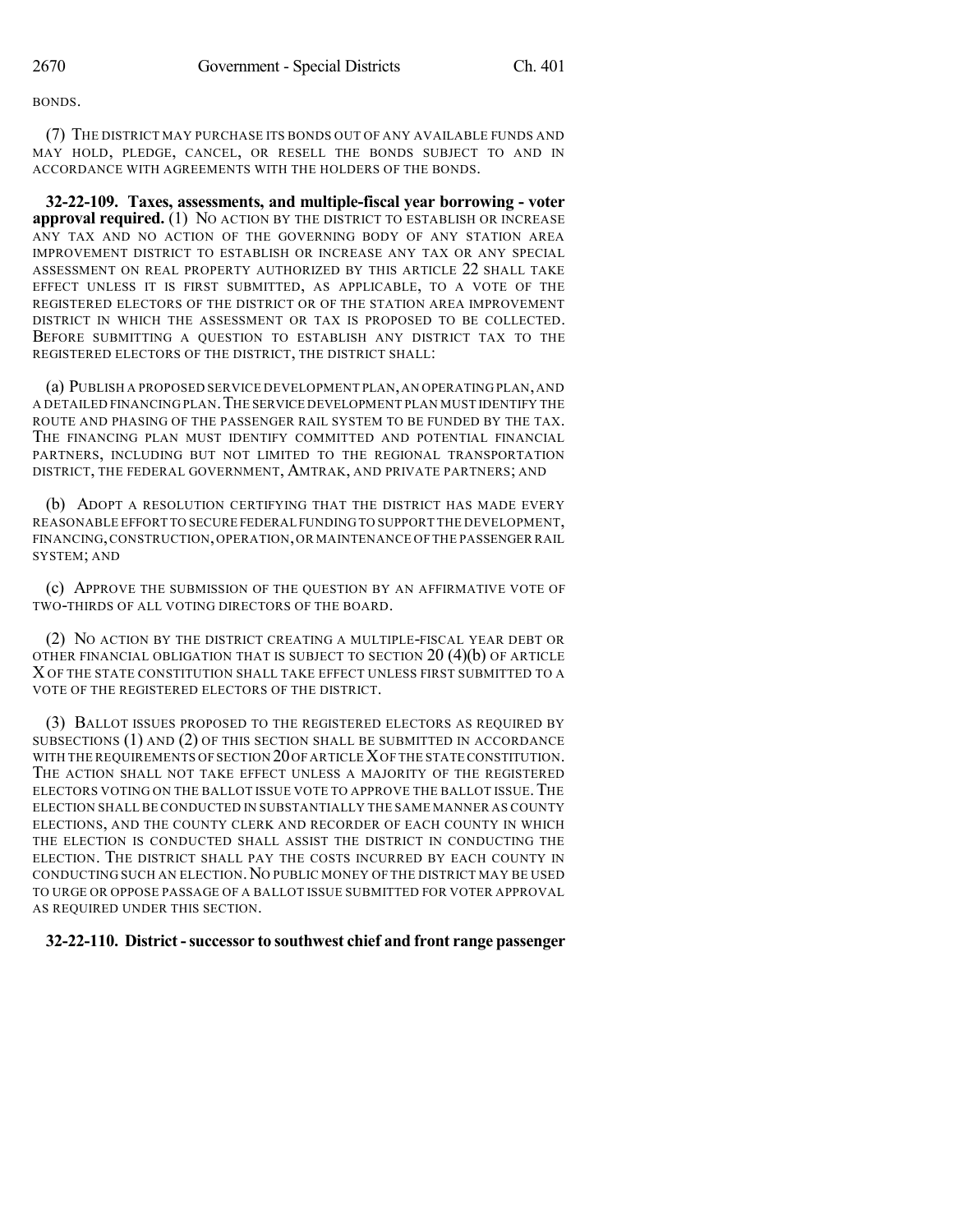**rail commission - additional authority to succeed prior entity - assumption of rights, obligations, and liabilities.** (1) THE DISTRICT IS THE SUCCESSOR TO THE CONTRACTUAL RIGHTS AND OBLIGATIONS OF THE SOUTHWEST CHIEF AND FRONT RANGE PASSENGER RAIL COMMISSION AS THE COMMISSION EXISTED BEFORE ITS AUTHORIZING STATUTES WERE REPEALED AND THE COMMISSION WAS TERMINATED BY SENATE BILL 21-238, ENACTED IN 2021, AND, TO THE EXTENT PERMITTED BY FEDERAL LAW, ALSO IS THE SUCCESSOR TO THE COMMISSION FOR THE PURPOSE OF PURSUING PENDING COMMISSION APPLICATIONS FOR AND RECEIVING FEDERAL GRANTS.

(2) THE DISTRICT MAY CONTRACT WITH ANY EXISTING NONPROFIT CORPORATION, AGENCY, OR OTHER ENTITY ORGANIZED TO EVALUATE THE FEASIBILITY OF, ADVOCATE FOR,PROMOTE,DEVELOP,FINANCE,CONSTRUCT,OPERATE,OR MAINTAIN A PASSENGER RAIL SYSTEM TO BE THE SUCCESSOR TO THE CORPORATION, AGENCY, OR OTHER ENTITY. UPON EXECUTION OF SUCH A CONTRACT, THE DISTRICT SHALL ASSUME ALL CONTRACTUAL RIGHTS, PRIVILEGES, OBLIGATIONS, AND LIABILITIES OF THE CORPORATION, AGENCY, OR OTHER ENTITY UNDER ITS EXISTING CONTRACTS; EXCEPT THAT THE DISTRICT MAY NOT ASSUME ANY MULTIPLE-FISCAL YEAR DIRECT OR INDIRECT DISTRICT DEBT OR OTHER FINANCIAL OBLIGATION WHATSOEVER FOR WHICH VOTER APPROVAL IN ADVANCE IS REQUIRED UNDER SECTION  $20(4)(b)$  OF ARTICLE X OF THE STATE CONSTITUTION UNLESS THE CORPORATION, AGENCY, OR OTHER ENTITY THAT ORIGINALLY INCURRED THE DEBT OR FINANCIAL OBLIGATION OBTAINED VOTER APPROVAL BEFORE DOING SO OR THE DISTRICT OBTAINS VOTER APPROVAL IN ADVANCE TO ASSUME THE DEBT OR FINANCIAL OBLIGATION. THE ASSUMPTION OF OBLIGATIONS AND LIABILITIES BY THE DISTRICT PURSUANT TO THIS SECTION DOES NOT CREATE ANY NEW DEBT OR OBLIGATION FOR PURPOSES OF THE STATE CONSTITUTION OR THE LAWS OF THE STATE.

**32-22-111. Agreement of the state notto limit or alter rights of obligees.** THE STATE HEREBY PLEDGES AND AGREES WITH THE HOLDERS OF ANY BONDS ISSUED UNDER THIS ARTICLE 22 AND WITH ANY PARTIES WHO ENTER INTO CONTRACTS WITH THE DISTRICT PURSUANT TO THIS ARTICLE 22 THAT THE STATE WILL NOT IMPAIR THE RIGHTS VESTED IN THE DISTRICT OR THE RIGHTS OR OBLIGATIONS OF ANY PERSON WITH WHICH THE DISTRICT CONTRACTS TO FULFILL THE TERMS OF ANY AGREEMENTS MADE PURSUANT TO THIS ARTICLE 22. THE STATE FURTHER AGREES THAT IT WILL NOT IMPAIR THE RIGHTS OR REMEDIES OF THE HOLDERS OF ANY BONDS OF THE DISTRICT UNTIL THE BONDS HAVE BEEN PAID OR UNTIL ADEQUATE PROVISION FOR PAYMENT HAS BEEN MADE. THE DISTRICT MAY INCLUDE THIS PROVISION AND UNDERTAKING FOR THE STATE IN SUCH BONDS.

**32-22-112. Investments.** THE DISTRICT MAY INVEST OR DEPOSIT ANY MONEY OF THE DISTRICT IN THE MANNER PROVIDED BY PART 6 OF ARTICLE 75 OF TITLE 24. IN ADDITION, THE DISTRICT MAY DIRECT A CORPORATE TRUSTEE THAT HOLDS DISTRICT MONEY TO INVEST OR DEPOSIT THE MONEY IN INVESTMENTS OR DEPOSITS OTHER THAN THOSE SPECIFIED BY SAID PART 6IF THE BOARD DETERMINES, BY RESOLUTION, THAT THE INVESTMENT OR DEPOSIT MEETS THE STANDARD ESTABLISHED IN SECTION 15-1-304, THE INCOME IS AT LEAST COMPARABLE TO INCOME AVAILABLE ON INVESTMENTS OR DEPOSITS SPECIFIED BY SAID PART 6, AND THE INVESTMENT WILL ASSIST THE DISTRICT IN THE FINANCING, CONSTRUCTION, OPERATION, OR MAINTENANCE OF A PASSENGER RAIL SYSTEM.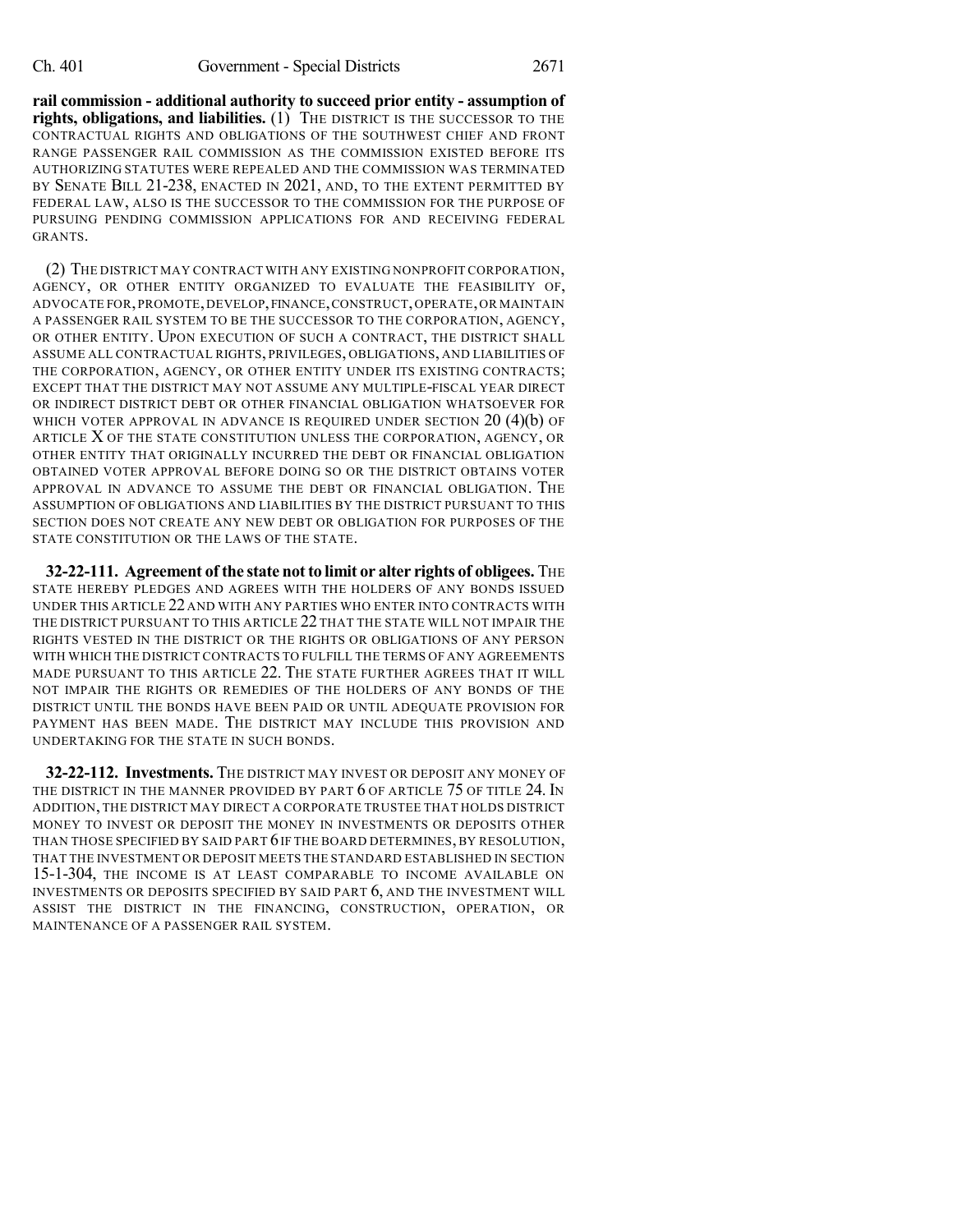**32-22-113. Bonds eligible for investment.** ALL BANKS, TRUST COMPANIES, SAVINGS AND LOAN ASSOCIATIONS, INSURANCE COMPANIES, EXECUTORS, ADMINISTRATORS, GUARDIANS, TRUSTEES, AND OTHER FIDUCIARIES MAY LEGALLY INVEST ANY MONEY WITHIN THEIR CONTROL IN ANY BONDS ISSUED PURSUANT TO THIS ARTICLE 22. PUBLIC ENTITIES, AS DEFINED IN SECTION 24-75-601 (1), MAY INVEST PUBLIC MONEY IN THE BONDS ONLY IF THE BONDS SATISFY THE INVESTMENT REQUIREMENTS ESTABLISHED IN PART 6 OF ARTICLE 75 OF TITLE 24.

**32-22-114. Exemption fromtaxation -securitieslaws.** THE INCOME OR OTHER REVENUE OF THE DISTRICT, ALL PROPERTIES AT ANY TIME OWNED BY THE DISTRICT, ANY BONDS ISSUED BY THE DISTRICT, AND THE TRANSFER OF AND THE INCOME FROM ANY BONDS ISSUED BY THE DISTRICT ARE EXEMPT FROM ALL TAXATION AND ASSESSMENTS IN THE STATE.IN THE RESOLUTION OR INDENTURE AUTHORIZING THE BONDS, THE DISTRICT MAY WAIVE THE EXEMPTION FROM FEDERAL INCOME TAXATION FOR INTEREST ON THE BONDS.

**32-22-115. No action maintainable.** AN ACTION OR PROCEEDING AT LAW OR IN EQUITY TO REVIEW ANY ACTS OR PROCEEDINGS OR TO QUESTION THE VALIDITY OR ENJOIN THE PERFORMANCE OF ANY ACT OR PROCEEDINGS OR THE ISSUANCE OF ANY BONDS OR FOR ANY OTHER RELIEF AGAINST OR FROM ANY ACTS OR PROCEEDINGS DONE UNDER THIS ARTICLE 22, WHETHER BASED UPON IRREGULARITIES OR JURISDICTIONAL DEFECTS, SHALL NOT BE MAINTAINED UNLESS COMMENCED WITHIN THIRTY DAYS AFTER THE PERFORMANCE OF THE ACT OR PROCEEDINGS OR THE EFFECTIVE DATE THEREOF, WHICHEVER OCCURS FIRST, AND IS THEREAFTER PERPETUALLY BARRED.

**32-22-116. Judicial examination of powers, acts, proceedings, or contracts of the district.** IN ITS DISCRETION, THE BOARD MAY FILE A PETITION AT ANY TIME IN THE DISTRICT COURT IN AND FOR ANY COUNTY IN WHICH THE DISTRICT IS LOCATED WHOLLY OR IN PART SEEKING A JUDICIAL EXAMINATION AND DETERMINATION OF ANY POWER CONFERRED TO THE DISTRICT,ANY REVENUE-RAISING POWER EXERCISED OR THAT MAY BE EXERCISED BY THE DISTRICT, OR ANY ACT, PROCEEDING, OR CONTRACT OF THE DISTRICT,WHETHER OR NOT THE CONTRACT HAS BEEN EXECUTED. THE JUDICIAL EXAMINATION AND DETERMINATION SHALL BE CONDUCTED IN SUBSTANTIALLY THE MANNER SET FORTH IN SECTION 32-4-540; EXCEPT THAT THE NOTICE REQUIRED SHALL BE PUBLISHED ONCE A WEEK FOR THREE CONSECUTIVE WEEKS AND THE HEARING SHALL BE HELD NOT LESS THAN THIRTY DAYS NOR MORE THAN FORTY DAYS AFTER THE FILING OF THE PETITION.

**32-22-117. Reporting - auditing.** (1) NO LATER THAN JANUARY 31, 2024, AND NO LATER THAN EACH JANUARY 31 THEREAFTER, THE DISTRICT SHALL PUBLISH AND PRESENT AT A JOINT MEETING OF THE TRANSPORTATION AND LOCAL GOVERNMENT COMMITTEE OF THE HOUSE OF REPRESENTATIVES AND THE TRANSPORTATION AND ENERGY COMMITTEE OF THE SENATE, OR THEIR SUCCESSOR COMMITTEES, A COMPREHENSIVE ANNUAL REPORT OF ITS ACTIVITIES FOR THE PRIOR DISTRICT FISCAL YEAR. THE DISTRICT SHALL ALSO PRESENT THE REPORT TO EACH METROPOLITAN PLANNING ORGANIZATION AND RURAL TRANSPORTATION PLANNING ORGANIZATION THAT APPOINTS MEMBERS TO THE BOARD PURSUANT TO SECTION 32-22-104 (1)(b)(I).

(2) IF THE VOTERS OF THE DISTRICT APPROVE AND THE DISTRICT LEVIES A TAX THROUGHOUT THE DISTRICT AS AUTHORIZED BY THIS ARTICLE 22, THE STATE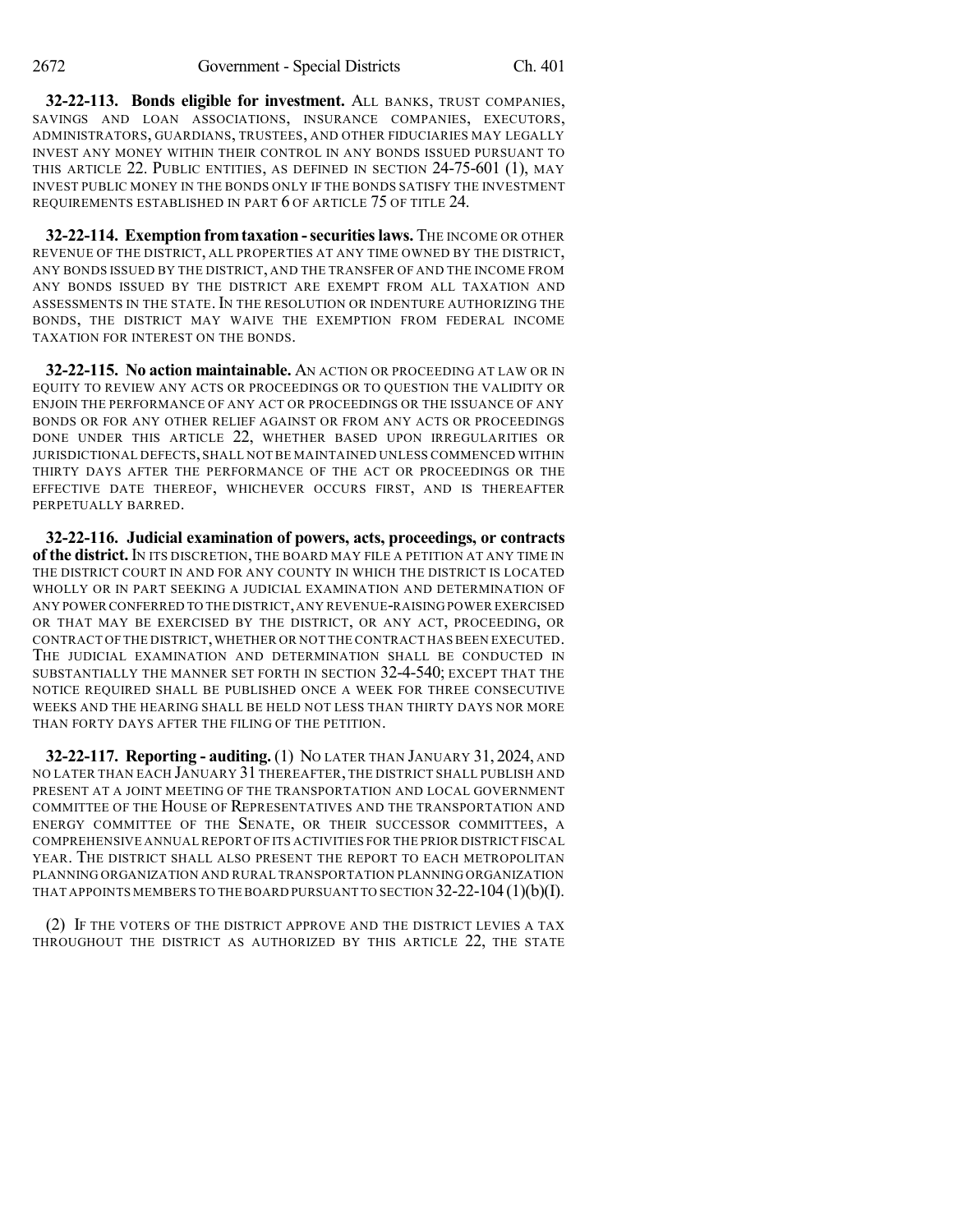AUDITOR SHALL CONDUCT A COMPREHENSIVE FINANCIAL AUDIT OF THE DISTRICT ONCE EVERY TWO YEARS. THE DISTRICT SHALL PAY THE STATE AUDITOR FOR THE COSTS OF EACH AUDIT.

**SECTION 2.** In Colorado Revised Statutes, 24-1-128.7, **repeal** (8) as follows:

**24-1-128.7. Department of transportation - creation.** (8) (a) The southwest chief and front range passenger rail commission created in section  $43-4-1001(2)(a)$ shall exercise its powers and perform its duties and functions as if the same were transferred by a **type 1** transfer, as defined in section 24-1-105, to the department of transportation.

(b) The southwest chief rail line economic development, rural tourism, and infrastructure repair and maintenance commission created in section 43-4-1001 (4) prior to the repeal and reenactment of said section by Senate Bill 17-153, enacted in 2017, and its powers, duties, and functions are transferred by a **type 3** transfer, as defined in section 24-1-105, to the southwest chief and frontrange passengerrail commission created in section 43-4-1001  $(2)(a)$  and the southwest chief rail line economic development, rural tourism, and infrastructure repair and maintenance commission is abolished.

**SECTION 3.** In Colorado Revised Statutes, 38-1-202, **amend** (1)(f)(XXXIX) and  $(1)(f)(XL)$ ; and **add**  $(1)(f)(XL)$  as follows:

**38-1-202. Governmental entities, corporations, and persons authorized to use eminent domain.** (1) The following governmental entities, types of governmental entities, and public corporations, in accordance with all procedural and other requirements specified in this article 1 and articles 2 to 7 of this title 38 and to the extent and within any time frame specified in the applicable authorizing statute, may exercise the power of eminent domain:

(f) The following types of single purpose districts, special districts, authorities, boards, commissions, and other governmental entities that serve limited governmental purposes or that may exercise eminent domain for limited purposes on behalf of a county, city and county, city, or town:

(XXXIX) A regional transportation authority created pursuant to section 43-4-603, C.R.S., as authorized in section 43-4-604 (1)(a)(IV); C.R.S.; and

(XL) The Colorado aeronautical board created in section  $43-10-104$ , C.R.S., as authorized in section  $43-10-106$ ;  $(1)$ , C.R.S. AND

(XLI) THE FRONT RANGE PASSENGER RAIL DISTRICT CREATED IN SECTION 32-22-103 (1), AS AUTHORIZED IN SECTION 32-22-106 (1)(k).

**SECTION 4.** In Colorado Revised Statutes, **add** 43-4-1004 as follows:

**43-4-1004. Repeal of part-transfer offundbalance to front rangepassenger rail district.** (1) ON JULY 1, 2022, THE STATE TREASURER SHALL TRANSFER ANY UNENCUMBERED BALANCE OF THE FUND TO THE FRONT RANGE PASSENGER RAIL DISTRICT AS INSTRUCTED BY THE BOARD OF DIRECTORS OF THE DISTRICT, OR A